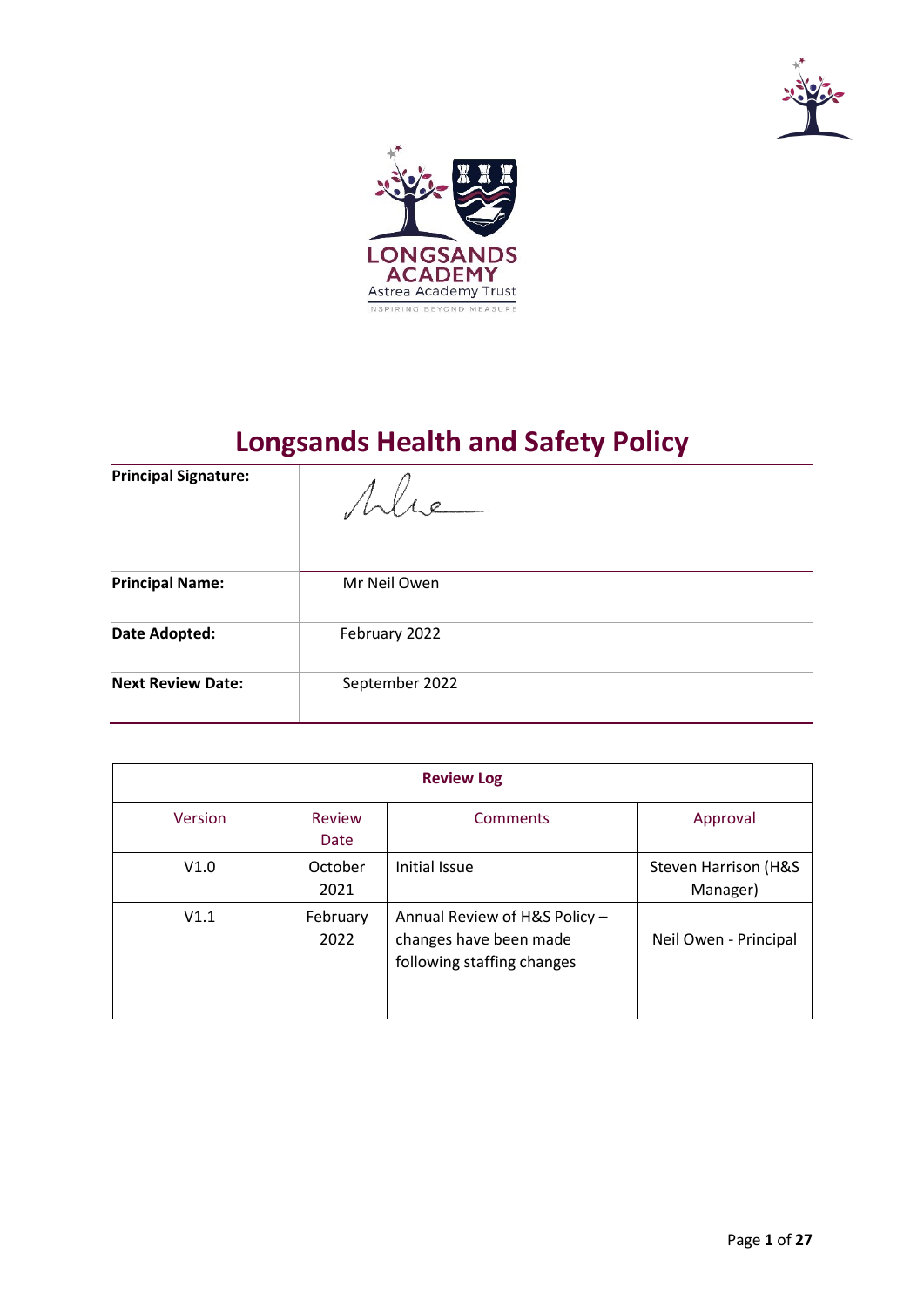

# **CONTENTS**

| Responsibilities of the Health and Safety Co-ordinator (must be a Senior Member of Staff)  5 |
|----------------------------------------------------------------------------------------------|
|                                                                                              |
|                                                                                              |
|                                                                                              |
|                                                                                              |
|                                                                                              |
|                                                                                              |
|                                                                                              |
|                                                                                              |
|                                                                                              |
|                                                                                              |
|                                                                                              |
|                                                                                              |
|                                                                                              |
|                                                                                              |
|                                                                                              |
|                                                                                              |
|                                                                                              |
|                                                                                              |
|                                                                                              |
|                                                                                              |
|                                                                                              |
|                                                                                              |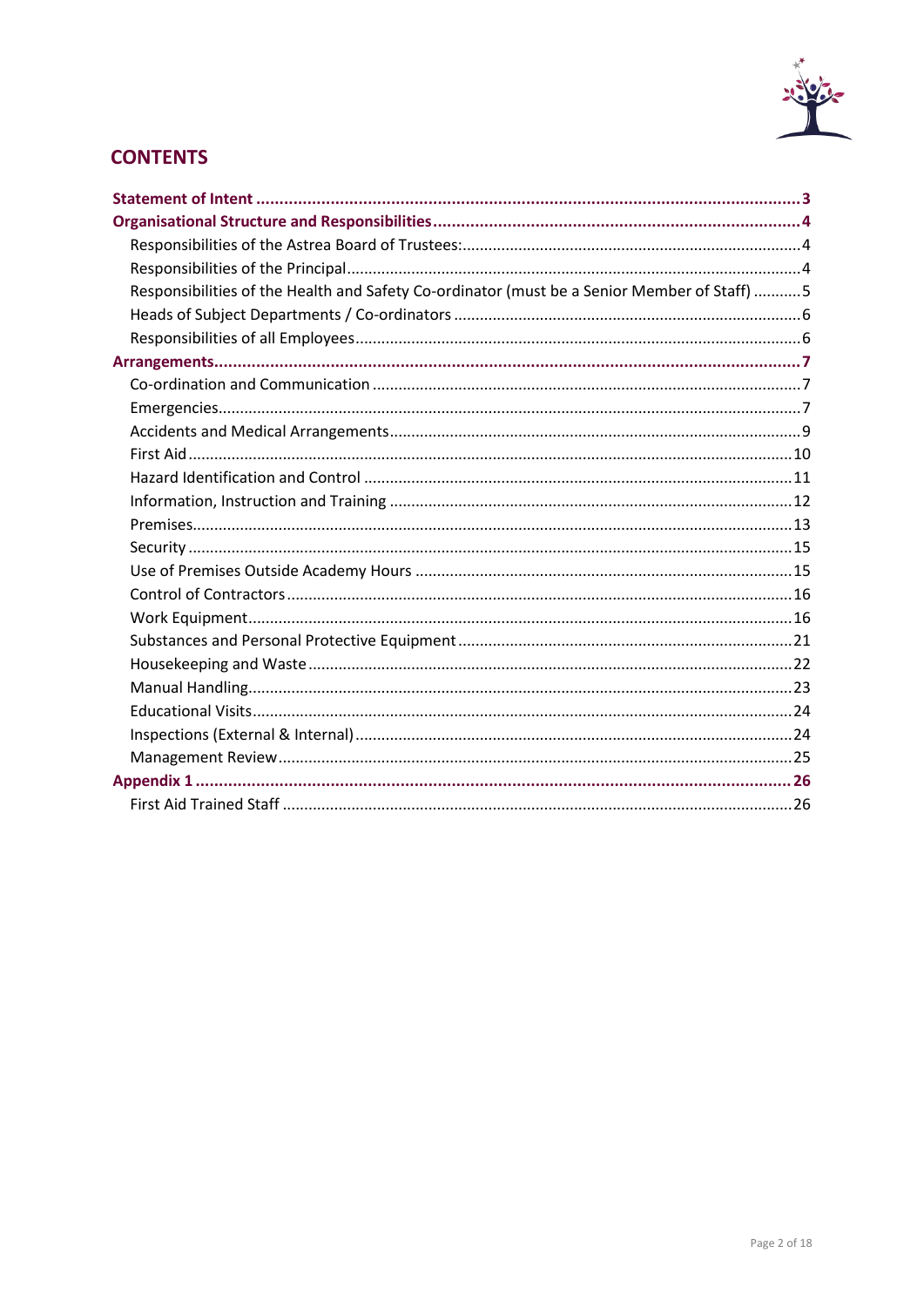

### <span id="page-2-0"></span>**Statement of Intent**

Within Astrea Academy Trust the Board of Trustees, via the Astrea Executive and Principal of Longsands Academy, are responsible for:

- Ensuring the Trust meets its responsibilities under the Health and Safety at Work Act and other health and safety legislation to provide safe and healthy working conditions for employees and ensure their work does not adversely affect the health and safety of others (including students, visitors, contractors etc.). Details of how this will be achieved are given in this health and safety statement.
- Providing sufficient information and training in health and safety matters to all employees in respect to the risk of their health and safety.
- Ensuring that effective consultation takes place with all employees on health and safety matters and that individuals are consulted before allocating particular health and safety functions to them.
- Where necessary seeking specialist advice to determine the risks to health and safety in the Academy and the precautions required to deal with them.

The Local Governance Committee, Astrea Executive, and Principal of Longsands Academy require the support of all staff to enable the maintenance of high standards of health and safety in the Academy's activities.

The Academy is committed to continually improving its health and safety performance.

This statement includes a description of the organisation of the Academy and its arrangements for dealing with different areas of risk. Details of how these areas of risk will be addressed are outlined in the arrangements section.

| <b>CEO</b> |               |
|------------|---------------|
| Date       | February 2022 |
|            |               |
| Principal  | 1.11e         |
| Date       | February 2022 |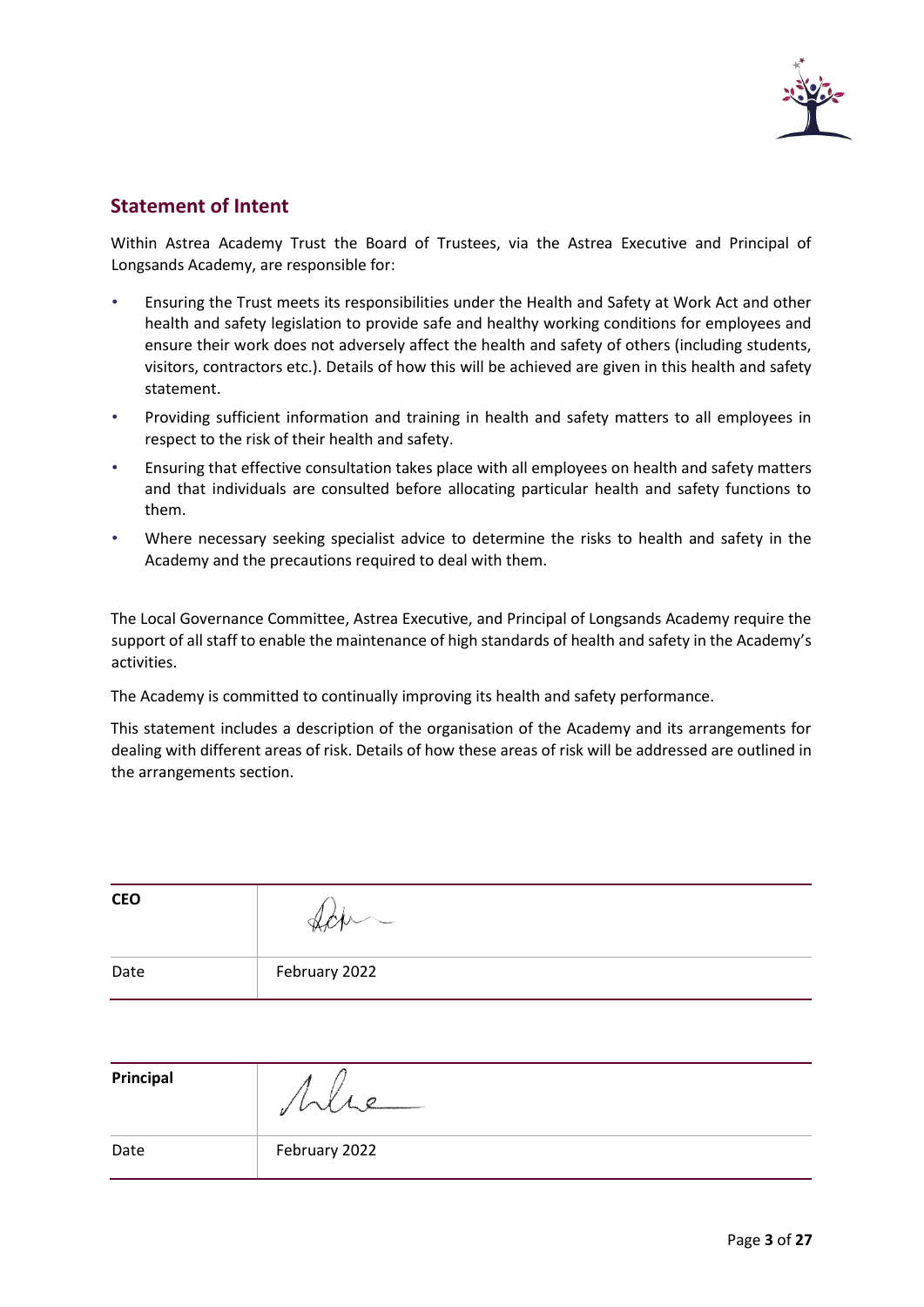

### <span id="page-3-0"></span>**Organisational Structure and Responsibilities**

#### <span id="page-3-1"></span>**Responsibilities of the Astrea Board of Trustees:**

- Ensuring all Astrea Academy's comply with the Trust's Health and Safety Policy and arrangements.
- Ensuring all Academies have formulated and ratified the Academy health and safety statement and health and safety plan.
- All Astrea Academies have access to health and safety competent advice as stated in Regulation 7 of the Management of Health and Safety at Work Regulations.
- All Academy sites and premises is maintained in a safe condition and that appropriate funding is allocated to this area from Academy budgets.
- Academies prioritise action on health and safety matters where resources are required from the Academy budget. Any hazards which the Academy is unable to rectify from the Academy budget must be reported to Astrea's Estates Team.
- Health and safety arrangements are regularly reviewed (minimum annually) and new arrangements are implemented where necessary.
- Promoting high standards and developing a positive culture of health and safety within the Academy.
- Employees to have necessary competence to conduct their duties in relation to health and safety matters.
- Risk assessments are completed and recorded of all the Academy's work activities (including those off-site) which could constitute a significant risk to the health and safety of employees and others.
- The statement of intent and other health and safety documentation is drawn to the attention of all employees.
- All Academy's conduct active and reactive monitoring of health and safety matters in their Academy.

### <span id="page-3-2"></span>**Responsibilities of the Principal**

The Principal is responsible for:

- The day-to-day management of health and safety matters in the Academy in accordance with the health and safety policy and ensuring the health and safety arrangements are carried out in practice.
- Risk assessments are completed and recorded of all the Academy's work activities (including those off-site) which could constitute a significant risk to the health and safety of employees and others.
- Conduct active and reactive monitoring of health and safety matters in the Academy and remedial action is taken (where necessary) to reduce risk.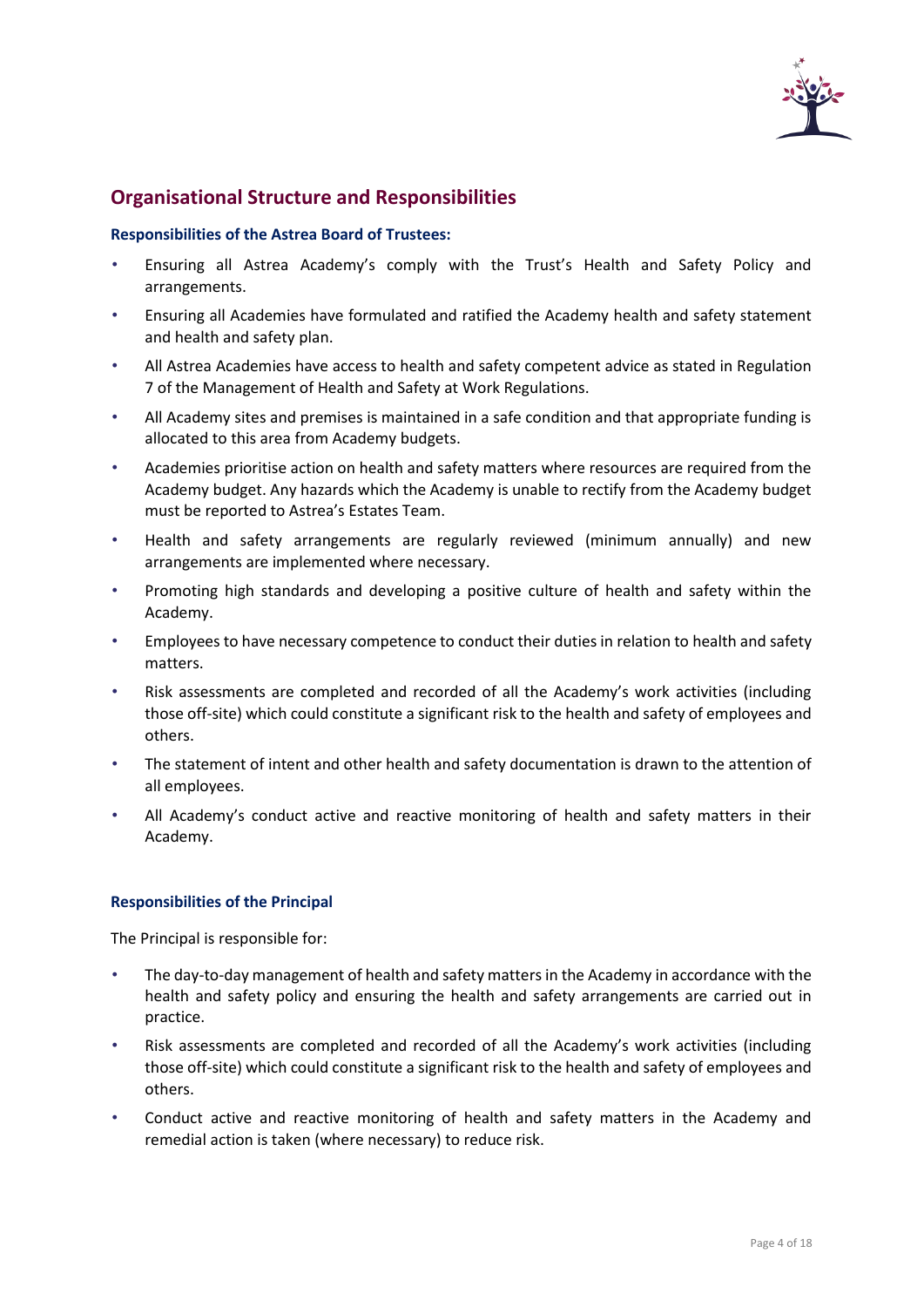

- Information regarding health and safety matters will be communicated to the relevant individuals.
- Identify staff health and safety training requirements and make arrangements for provision.
- Developing and/or reviewing the Academy annual health and safety action plan.
- Co-operating with and providing necessary facilities for trade union safety representative(s).
- Participating in the Trust health and safety auditing arrangements and ensuring audit action plans are implemented.
- Monitoring the purchasing and maintenance of equipment and materials with regards to compliance with current health and safety standards.
- Employ only competent contractors to work on the Academy site.
- Seek specialist advice on health and safety matters were appropriate.
- Implement formal arrangements for managing emergency situations.
- Compliance with the requirements of the Occupier's Liability Act.

#### **Note: In the absence of the Principal these responsibilities fall to their immediate deputy(s).**

#### <span id="page-4-0"></span>**Responsibilities of the Health and Safety Co-ordinator (must be a Senior Member of Staff)**

Responsible to the Principal for:

- Attending appropriate health and safety training courses to enable them to discharge their duties effectively.
- Promoting health and safety matters throughout the Academy and assisting the Principal in the implementation of the health and safety policy and arrangements.
- Maintenance of health and safety documentation and associated records to ensure they remain up to date with current legislation and good practice.
- Implement a health and safety notice board and sure it is kept up to date.
- The correct accident reporting procedures are followed and where appropriate accidents, incidents and near misses are investigated.
- Conduct routine health and safety inspections and implement a method of internal audit. A system must be in place to monitor and respond to any identified remedial actions.
- Implementing procedures for the authorisation of Academy visits.
- Participating in health and safety audits arranged by the Trust.
- Providing health and safety induction training for all new employees.
- Maintenance of health and safety training records including the provision of refresher training.
- Statutory inspections are completed and records kept.
- Emergency drills and procedures are carried out regularly and monitored for effectiveness.
- Monitoring contractors on site and conduct a formal, documented induction.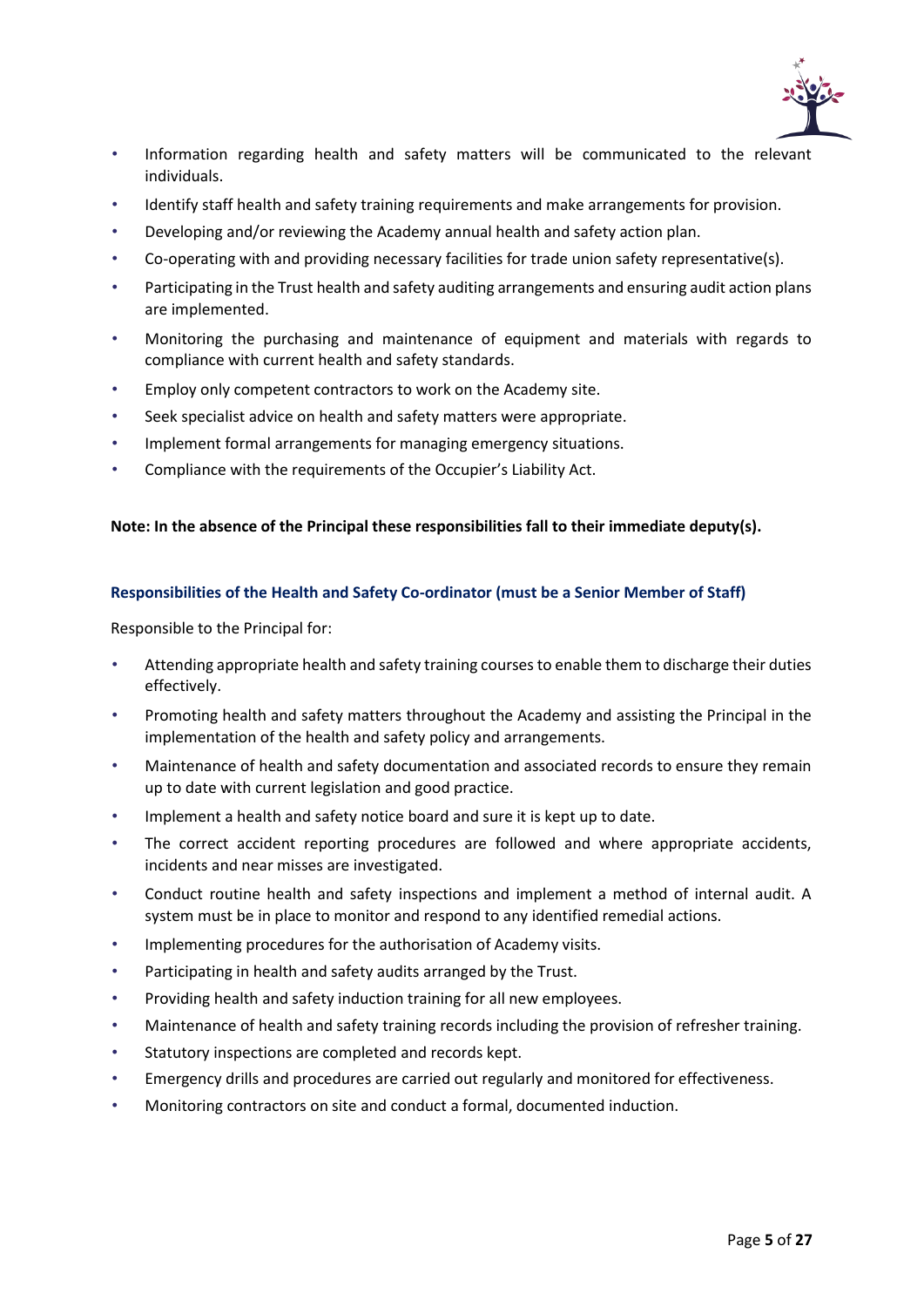

**Note: In the absence of a designated Health and Safety Co-ordinator the above responsibilities will fall to the Principal.** 

#### <span id="page-5-0"></span>**Heads of Subject Departments / Co-ordinators**

Heads of Department are responsible for:

- The day-to-day management of health and safety within their department in accordance with the health and safety policy
- Drawing up and reviewing departmental policies, procedures and risk assessments regularly (at least once annually)
- Carrying out regular health and safety monitoring inspections of the department and making reports to the Principal where appropriate
- Ensuring follow up and remedial action is taken following health and safety inspections
- Arranging for the appropriate subject-specific health and safety training to be provided to all staff within the department
- Passing on health and safety information received to the appropriate people

#### **Acting on health and safety reports from above and below in the hierarchy**

#### <span id="page-5-1"></span>**Responsibilities of all Employees**

All employees at the Academy have responsibility to:

- Take reasonable care for the health and safety of themselves and others when undertaking their work.
- Checking classrooms, work areas and equipment are safe.
- Ensure safe working procedures are followed as outlined within health and safety policy and risk assessments.
- Co-operating with the Astrea Trustees, Executive, Estates Team and Principal on all matters relating to health and safety by complying with the health and safety policy.
- Not intentionally or recklessly interfering or misusing equipment or fittings provided in the interests of safety or welfare.
- Reporting immediately to their Line Manager or Principal any serious or immediate danger.
- Reporting to their Principal any shortcomings in the arrangements for health and safety.
- Only use equipment or machinery which they are competent to use or have been trained to use.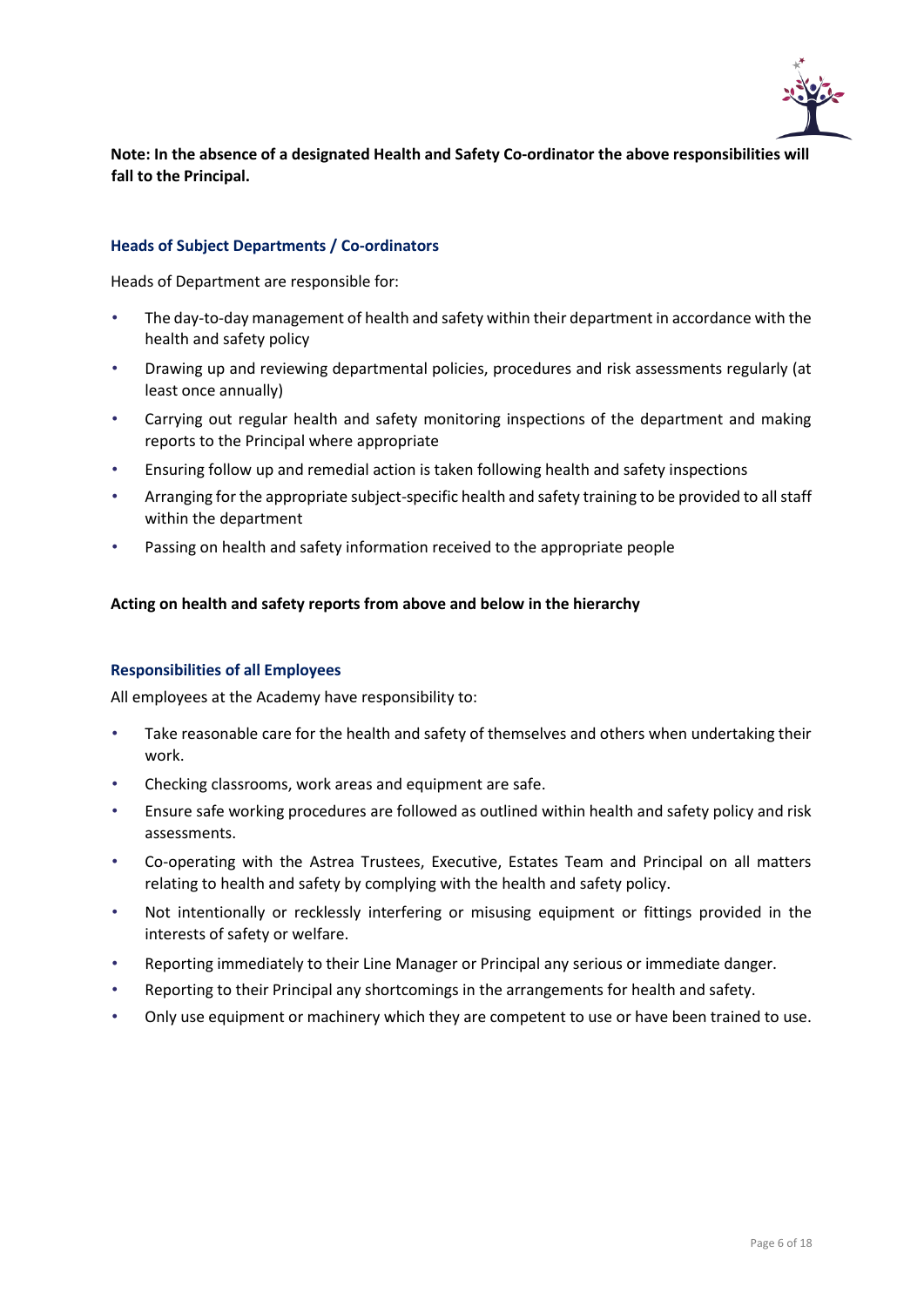

### <span id="page-6-0"></span>**Arrangements**

### <span id="page-6-1"></span>**Co-ordination and Communication**

| <b>Health and Safety Co-ordinator</b>                                                                                                   |                                                    |
|-----------------------------------------------------------------------------------------------------------------------------------------|----------------------------------------------------|
| Senior member of staff in the Academy with special<br>responsibility for health and safety matters (Health<br>and Safety Co-ordinator): | Dave Moore (Site Manager)<br>Neil Owen (Principal) |

### *Safety Representatives and Safety Committees*

| Employee(s) appointed as a safety representative by their | Heads of Department and Dr Doug    |
|-----------------------------------------------------------|------------------------------------|
| association or trade union:                               | Cullen (NEU Health and Safety Rep) |

# <span id="page-6-2"></span>**Emergencies**

| Senior member of staff in the Academy with responsibility<br>the development, maintenance and implementation of the<br>emergency plan: | Neil Owen (Principal) |
|----------------------------------------------------------------------------------------------------------------------------------------|-----------------------|
| A copy of the emergency plan is available at:                                                                                          | All SLT & Site Office |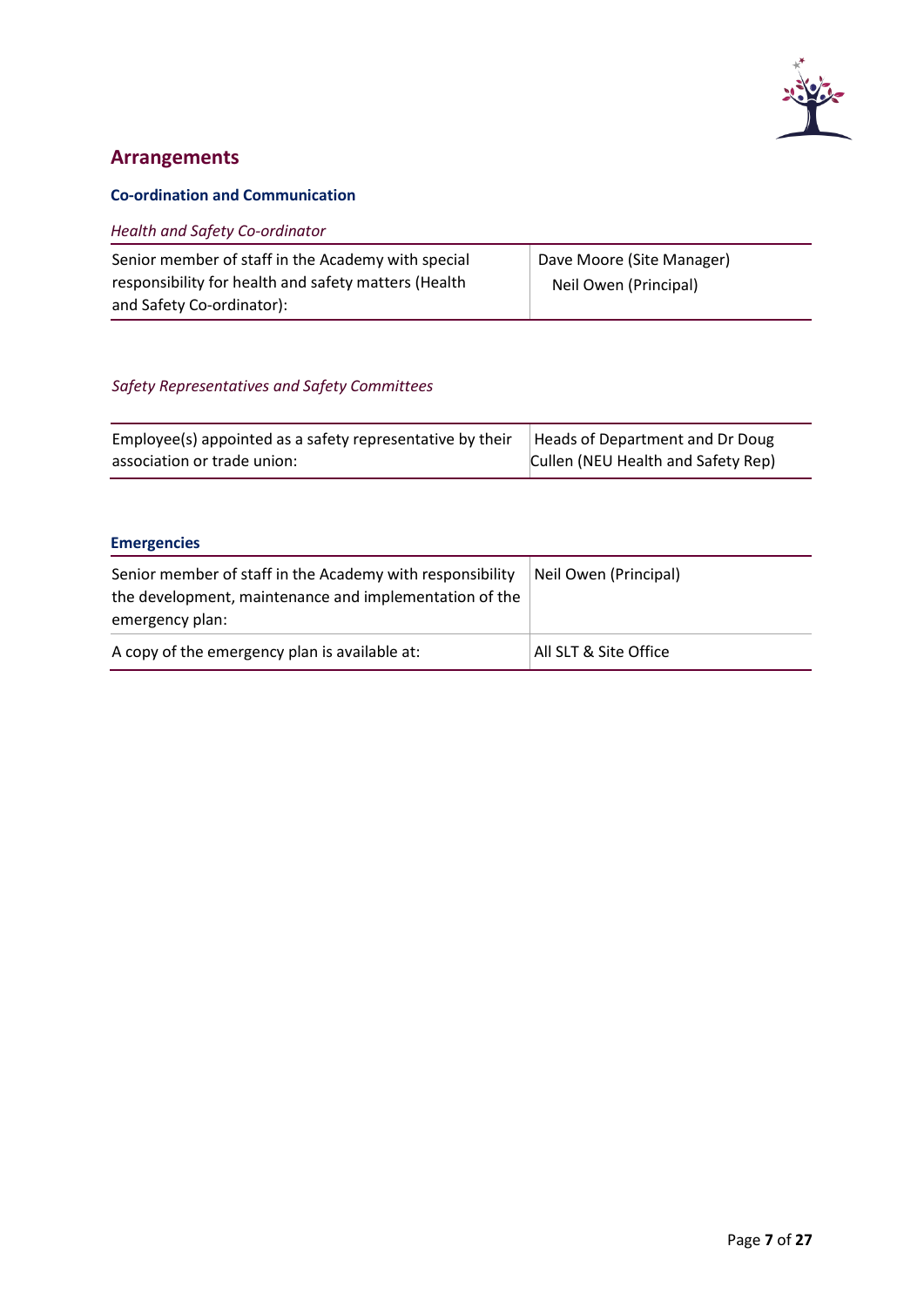

| The person (and deputy)<br>responsible for ensuring and<br>supervising (where appropriate)<br>the controlled evacuation of<br>people from the building or on<br>the site to a place of safety. | Neil Owen (Principal)          | Clare Greaney (Vice<br>Principal)               |
|------------------------------------------------------------------------------------------------------------------------------------------------------------------------------------------------|--------------------------------|-------------------------------------------------|
| Summoning of the emergency<br>services. (Principal to delegate)                                                                                                                                | Marie Todd (Heads PA)          | Admin (Receptionist)                            |
| That a roll call is taken at the<br>assembly point                                                                                                                                             | Clare Greaney (Vice Principal) | Steph Hills (Assistant Principal:<br>Behaviour) |
| That no-one attempts to re-enter<br>the building until the all clear is<br>given by the emergency services                                                                                     | Site Team                      | <b>SLT</b>                                      |

**Note: The priorities are as follows:** 

- **To ensure the safety of all persons, their removal from danger, their care and the application of first aid and medical treatment where appropriate.**
- **To call the emergency services when appropriate.**
- **To safeguard the premises and equipment, if this is possible without putting persons at risk.**

#### *Locations of Main Service Isolation Points*

| <b>SERVICE</b> | <b>LOCATION OF ISOLATION POINT</b>                                           |
|----------------|------------------------------------------------------------------------------|
| Water          | 2x valves outside 6 <sup>th</sup> form, 2x valves in the Kings Lane car park |
| Gas            | 2x Gas Houses in Kings Lane Carpark                                          |
| Electricity    | Under Archway of main Academy and main corridor near<br>reception            |

| Severe Weather                                           |                                    |  |
|----------------------------------------------------------|------------------------------------|--|
| During periods of severe weather, arrangements for       | Principal, SLT & Site Team         |  |
| maintaining safe access to, from and within the premises |                                    |  |
| (e.g., clearing snow and ice) will be determined by:     | (Contractor – Grounds Maintenance) |  |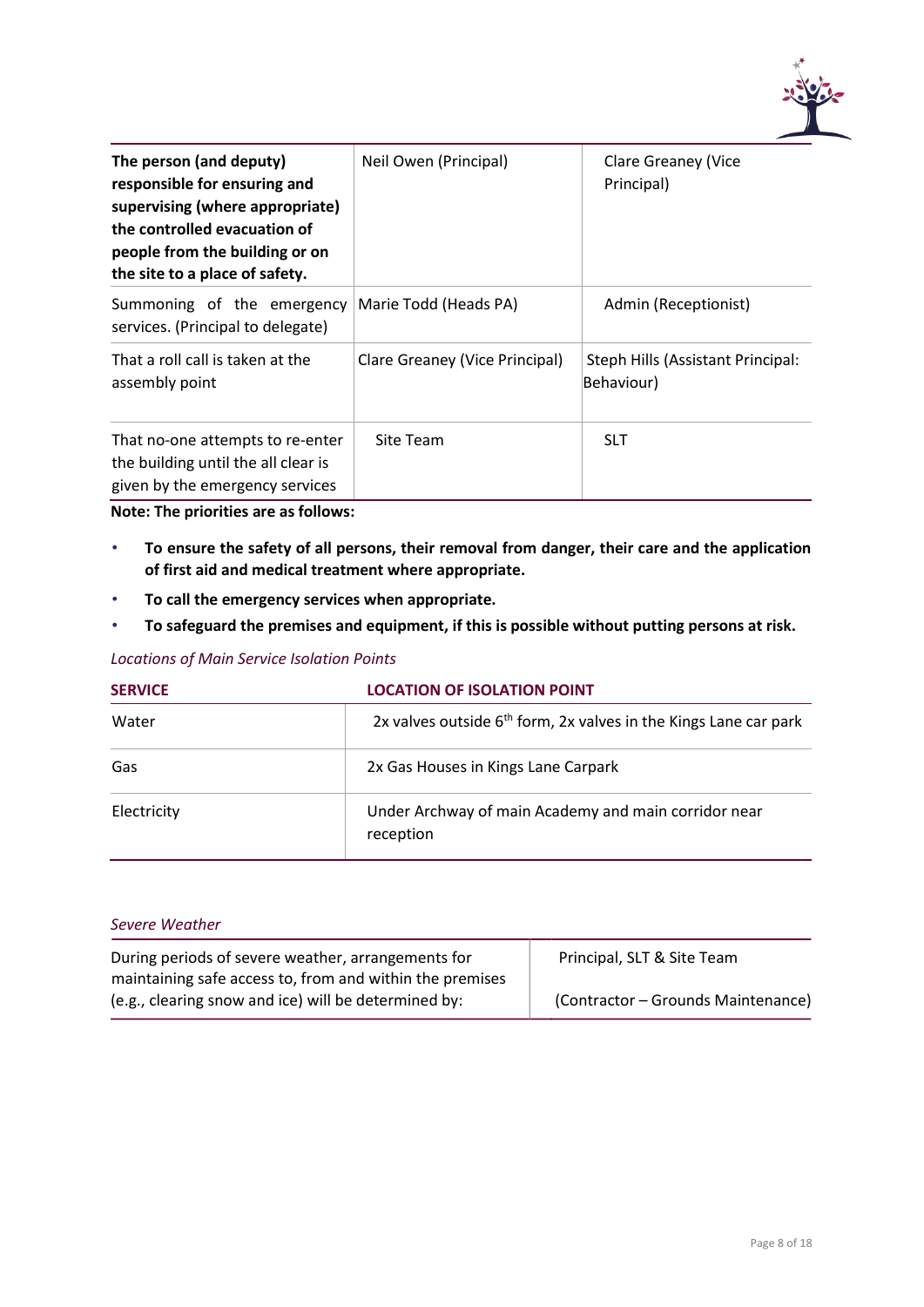

#### <span id="page-8-0"></span>**Accidents and Medical Arrangements**

#### *Accident, Incident and Near Miss Reporting and Investigation*

Any employee who witnesses an accident, incident or near miss, or to whom one is reported, will make an entry in the accident report book as soon as possible after the event.

Accident book(s) are kept by the following people at the location specified:

LOCATION OF ACCIDENT BOOK PERSON IN CHARGE OF ACCIDENT BOOK

| Admin Office | Amie Blocksidge |
|--------------|-----------------|
|              |                 |
|              |                 |

| Accident reports must be drawn to the attention of<br>the Principal and where necessary reported via Astrea<br>Athena - My Incident Reports | Neil Owen (Principal)<br>Clare Greaney (Vice Principal) |
|---------------------------------------------------------------------------------------------------------------------------------------------|---------------------------------------------------------|
| Person responsible for monitoring accidents, incidents<br>and near misses to identify trends and patterns:                                  | Neil Owen (Principal)                                   |

The following types of incident must be reported using the Astrea Athena online system:

- All accidents, incidents and near misses involving employees
- All instances of verbal abuse, aggressive behaviour and violence towards employees
- Any incidents which result in students or members of the public requiring further medical treatment
- Any incidents which are RIDDOR reportable.

Where accidents are found to be caused by faulty plant, equipment, premises or unsafe systems of work action must be taken to remove or isolate the hazard and warn people until the necessary modifications or repairs can be made.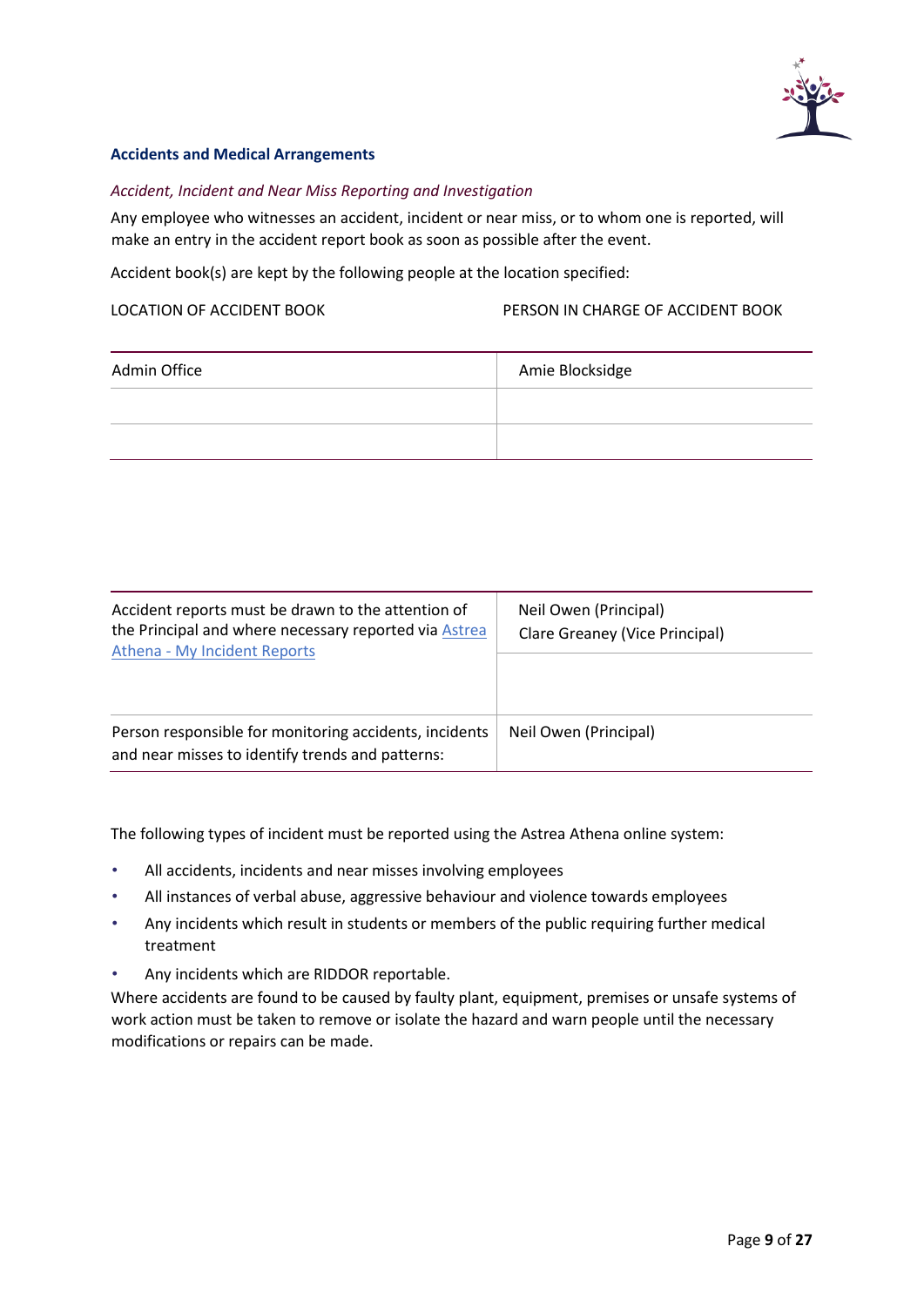

#### <span id="page-9-0"></span>**First Aid**

The following employees are named first aiders:

| <b>NAME</b>    | <b>LOCATION / EXTENSION</b> | <b>EXPIRY DATE OF CERTIFICATE</b> |
|----------------|-----------------------------|-----------------------------------|
| See appendix 1 |                             |                                   |
|                |                             |                                   |
|                |                             |                                   |

| Person responsible for ensuring first aid qualifications are<br>maintained:                                        | Clare Greaney (Vice Principal) |
|--------------------------------------------------------------------------------------------------------------------|--------------------------------|
| Person responsible for ensuring that first aid cover is provided<br>for staff working out of normal Academy hours: | Dave Moore (Site Manager)      |

First aid boxes and first aid record books are kept at the following locations in the Academy:

| LOCATION OF FIRST AID BOX(ES) |  |
|-------------------------------|--|
|-------------------------------|--|

S) LOCATION OF FIRST AID RECORD BOOK(S)

| Main Admin / PE / Technology / Science / Site | Incidents are recorded on a first aid proforma |
|-----------------------------------------------|------------------------------------------------|
| Office                                        | available from main admin                      |
|                                               |                                                |

| A monthly check on the location and contents of all first<br>aid boxes is carried out by:       | Amie Blocksidge                                                                  |
|-------------------------------------------------------------------------------------------------|----------------------------------------------------------------------------------|
| Use of first aid materials and deficiencies should be<br>reported to:                           | Amie Blocksidge                                                                  |
| Address and telephone number of the nearest medical<br>centre / NHS GP:                         | Almond Road GP Surgery, Almond<br>Road, St. Neots, PE19 1DX<br>Tel: 01480 473413 |
| Address and telephone number of the nearest hospital<br>with accident and emergency facilities: | Hinchingbrooke Hospital,<br>Huntingdon, PE29 6NT<br>Tel: 01480 416416            |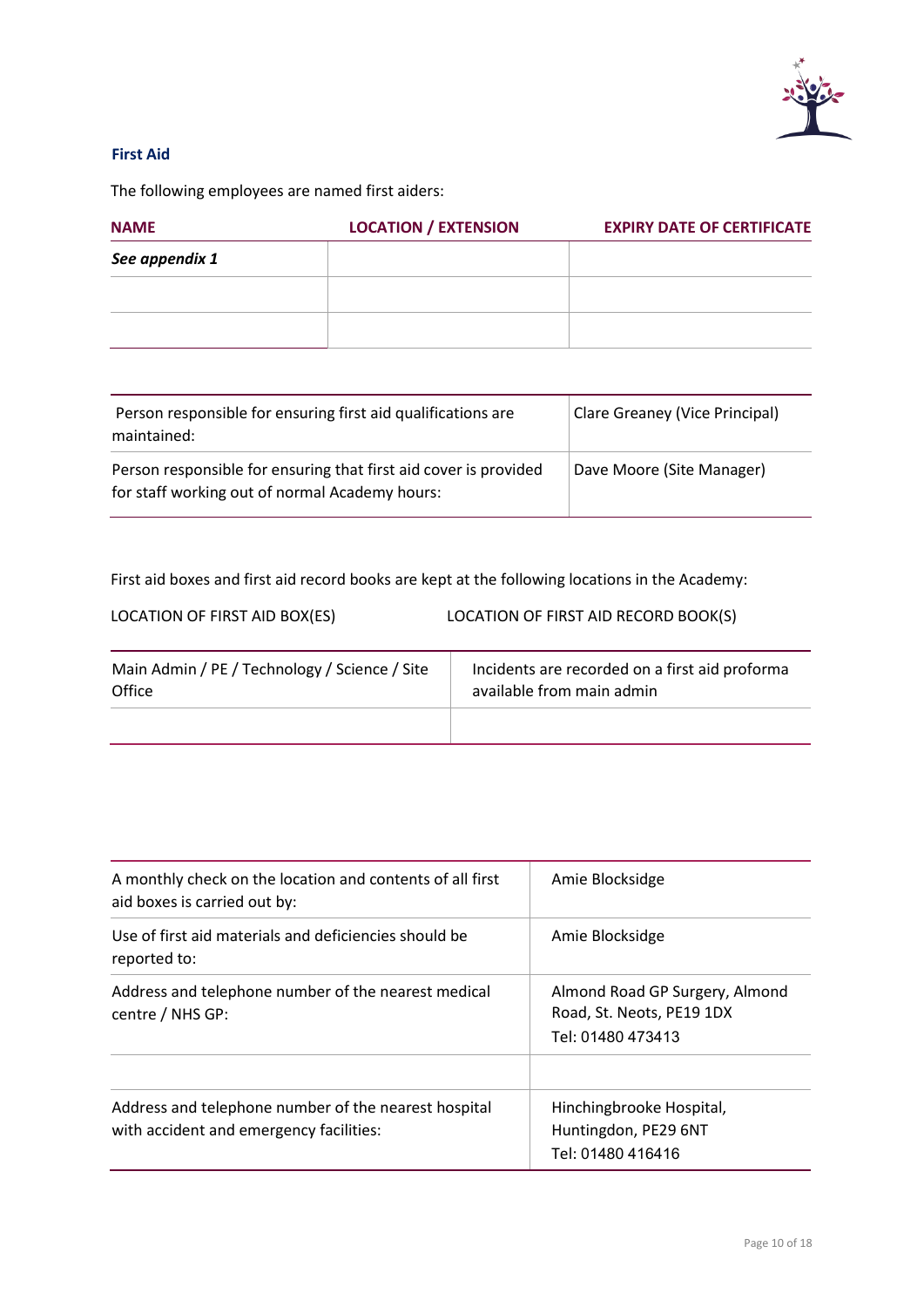

#### *Administration of Medicines*

| Member of staff in the Academy with responsibility the<br>development, maintenance and implementation of the<br>medicines policy: | Amie Blocksidge / Lisa Hall/Clare<br>Greaney |
|-----------------------------------------------------------------------------------------------------------------------------------|----------------------------------------------|
| A copy of the medicines policy is available at:                                                                                   | Admin Office                                 |

| Person responsible for dealing with the administration of<br>medicines in accordance with current guidelines.<br>Including keeping records of parental permission, keeping medicines                                                                                                                                                                                          | Amie Blocksidge                 |
|-------------------------------------------------------------------------------------------------------------------------------------------------------------------------------------------------------------------------------------------------------------------------------------------------------------------------------------------------------------------------------|---------------------------------|
| secure, keeping records of administration, and safely<br>disposing of medicines which are no longer required:                                                                                                                                                                                                                                                                 | Deputy: Admin Team & SLT        |
| Person responsible for dealing with the administration of<br>controlled drugs (e.g. Ritalin) in accordance with the<br>Misuse of Drugs Act. Including keeping records of parental<br>permission, liaising with the providing pharmacist, keeping<br>medicines secure, keeping records of administration and<br>safely disposing of medicines which are no longer<br>required: | First: Amie Blocksidge          |
|                                                                                                                                                                                                                                                                                                                                                                               | Deputy: Admin Team & SLT        |
| Person(s) responsible for undertaking and reviewing the<br>care plans of students with medical needs:                                                                                                                                                                                                                                                                         | Patricia Martin-Morales (SENCO) |

### <span id="page-10-0"></span>**Hazard Identification and Control**

### *Risk Assessment*

| Person(s) (other than Heads of Department) responsible                                                                                                                        | Dave Moore (Site Manager) |
|-------------------------------------------------------------------------------------------------------------------------------------------------------------------------------|---------------------------|
| for carrying out an assessment of the Academy's work<br>activities including extra-curricular, off-site activities (inc.<br>Academy trips / residential), work carried out by | Clare Greaney (EVC)       |
| contractors or volunteers on site, identifying hazards and<br>ensuring risk assessments and procedures are                                                                    |                           |
| appropriately communicated:                                                                                                                                                   |                           |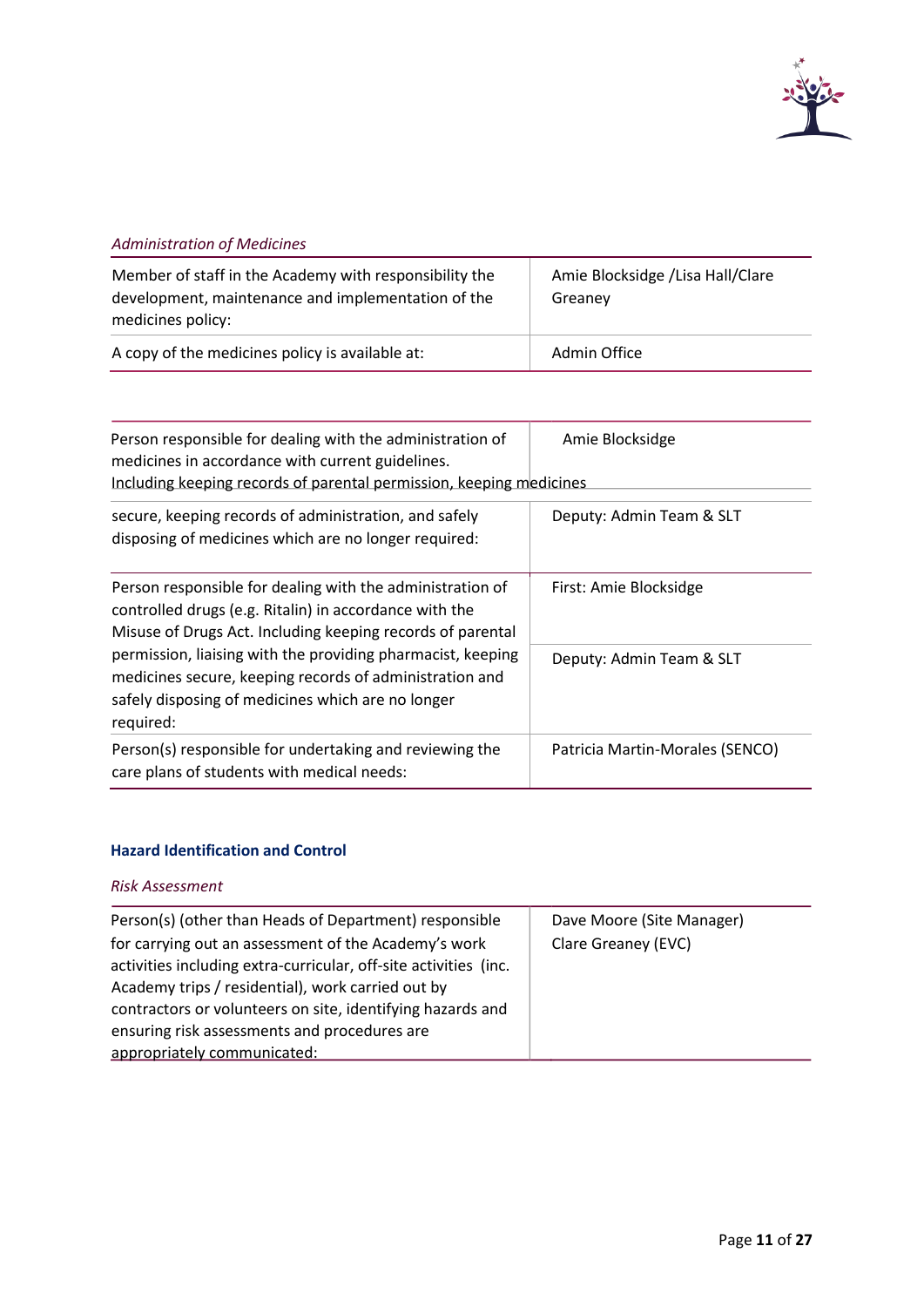

## *Hazard Reporting and Follow Up*

| All employees, LECC/TMB and trustees must report any<br>hazards that could be a cause of serious or imminent<br>danger e.g. damaged electrical sockets, broken windows,<br>suspected gas leaks, wet or slippery floors immediately to: | Dave Moore (Site Manager) |
|----------------------------------------------------------------------------------------------------------------------------------------------------------------------------------------------------------------------------------------|---------------------------|
| Person responsible for initiating a risk assessment of<br>hazards identified and any remedial action decided upon:                                                                                                                     | Dave Moore (Site Manager) |

### *Repairs and Maintenance*

| A person encountering any damage or wear and tear of<br>the premises which may constitute a hazard should report<br>it to: | Dave Moore (Site Manager) |
|----------------------------------------------------------------------------------------------------------------------------|---------------------------|
| Defective furniture must be taken out of use immediately<br>and reported to:                                               | Site team                 |
| Person responsible for ordering repairs and maintenance:                                                                   | Dave Moore (Site Manager) |

### <span id="page-11-0"></span>**Information, Instruction and Training**

### *Provision of Information*

| Person responsible for distributing all health and safety<br>information received from the Trust:                               | Neil Owen (Principal) |
|---------------------------------------------------------------------------------------------------------------------------------|-----------------------|
| Records of employees' signatures indicating that they have<br>received and understood health and safety information is<br>kept: | On CPOMS              |
| The health and safety notice board is sited:                                                                                    | In the main staffroom |
| Person responsible for ensuring documents are displayed<br>on the health and safety notice board and keeping it up to<br>date:  | Neil Owen (Principal) |
| The HSE Health and Safety Law Poster is displayed:                                                                              | In the main staffroom |
| The Astrea Academy Trust Health and Safety Policy<br>Statement is displayed:                                                    | In the main staffroom |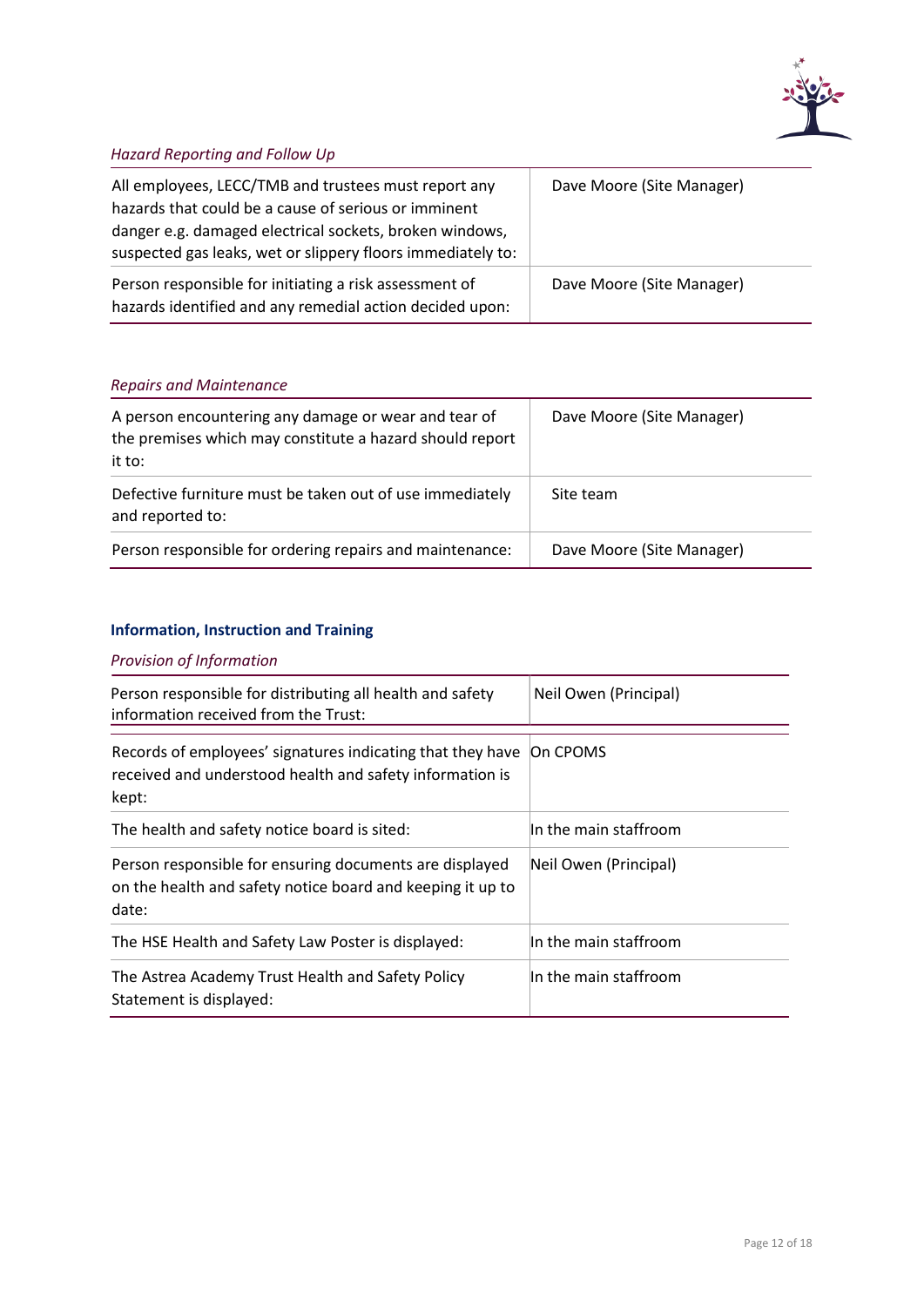

### *Health and Safety Training*

| Person responsible for drawing to the attention of all    | Dave Moore (Site Manager) |
|-----------------------------------------------------------|---------------------------|
| employees the following health and safety matters as part |                           |
| of their induction training:                              |                           |

- Health and Safety Policy (Trust and Departmental)
- Local asbestos register and disturbance procedure
- Risk assessments
- Fire and other emergency arrangements
- Accident reporting arrangements
- First aid arrangements
- Safe use of work equipment
- Good housekeeping, waste disposal and cleaning arrangements
- Hazard reporting and maintenance procedures
- Special hazards and responsibilities associated with their work activity  $\square$  Special needs of young employees (e.g. work experience placements).

| Person responsible for co-ordinating the provision of<br>health and safety training needs of employees in<br>consultation with their line managers: | Neil Owen (Principal) |
|-----------------------------------------------------------------------------------------------------------------------------------------------------|-----------------------|
| Person responsible for compiling and implementing the<br>Academy's annual health and safety training plan:                                          | Neil Owen (Principal) |
| Person responsible for reviewing the effectiveness of<br>health and safety training:                                                                | Neil Owen (Principal) |
| Employees who feel that they have need to health and<br>safety training of any kind must notify in writing the<br>contact person:                   | Neil Owen (Principal) |
|                                                                                                                                                     |                       |

#### <span id="page-12-0"></span>**Premises**

#### *Asbestos*

| Person with overall responsibility for managing asbestos: | Dave Moore (Site Manager)   |
|-----------------------------------------------------------|-----------------------------|
| The asbestos register is kept at:                         | <b>Front Reception Desk</b> |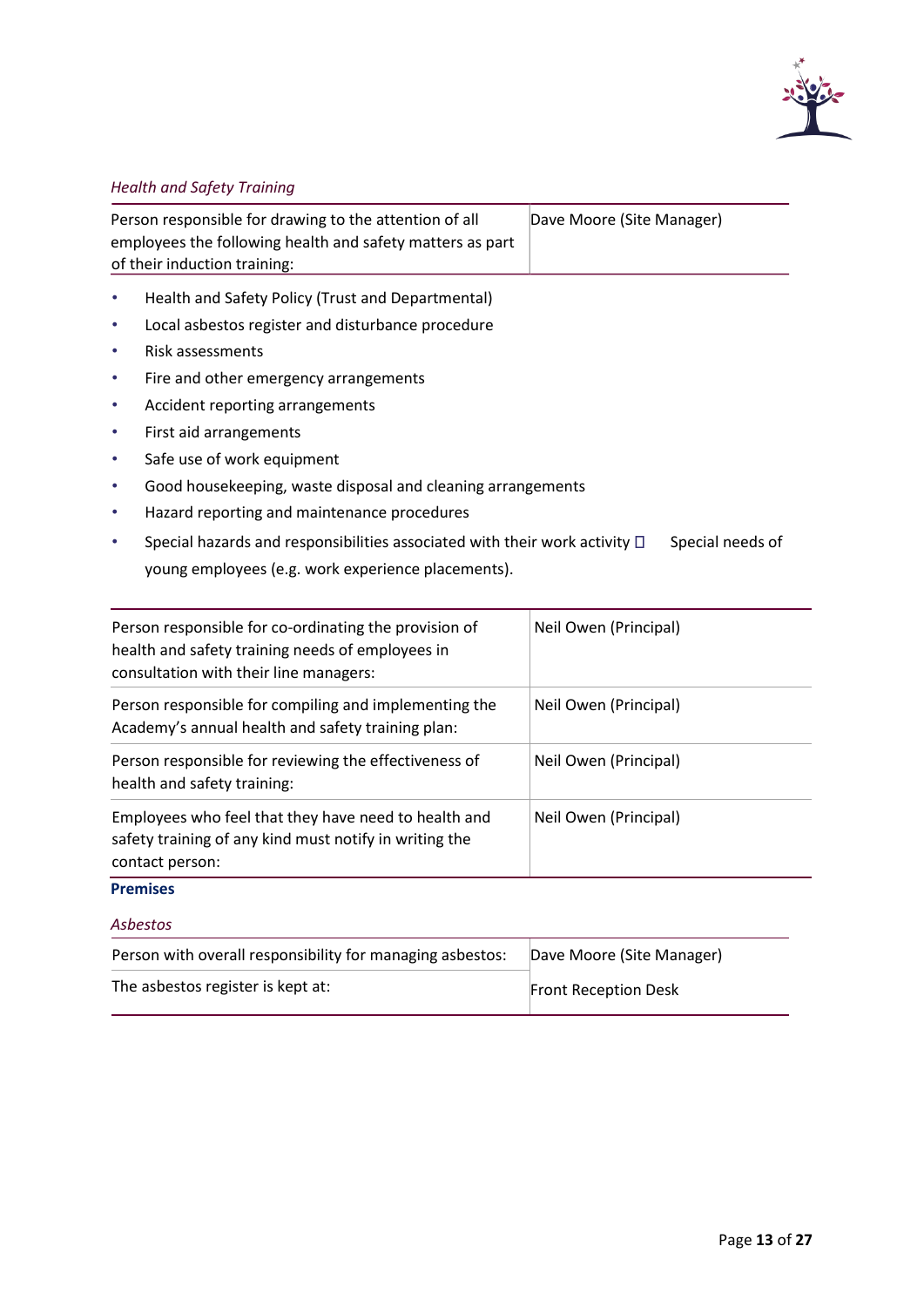

| Person with responsibility for ensuring the local asbestos<br>management plan is implemented and maintained: Dave<br>Moore (Site Manager)    | Dave Moore (Site Manager) in<br>conjunction with Cambridgeshire<br><b>County Council</b> |
|----------------------------------------------------------------------------------------------------------------------------------------------|------------------------------------------------------------------------------------------|
| The disturbance procedure is displayed in a (staff only)<br>area: in the main staffroom and in a folder in reception                         |                                                                                          |
| The condition of asbestos is monitored (periodically, in<br>accordance with register/LAMP) by: Phil Hill at<br>Cambridgeshire County Council |                                                                                          |
| The LAMP is kept in: The Site Office                                                                                                         |                                                                                          |

### *Legionella*

| Person with overall responsibility for managing Legionella:                                                                | Dave Moore (Site Manager) in<br>conjunction with Cambridgeshire<br><b>County Council</b> |
|----------------------------------------------------------------------------------------------------------------------------|------------------------------------------------------------------------------------------|
| The Legionella risk assessment is kept at: Site Office                                                                     |                                                                                          |
| Person with responsibility for ensuring that remedial actions<br>from the risk assessment are followed through: Dave Moore |                                                                                          |
| The water temperatures and other maintenance tasks<br>associated with the water system are taken (monthly) by:<br>Aquatide |                                                                                          |
| The flushing of little used outlets is carried out (weekly,<br>including Academy closure periods) by: Site Team            |                                                                                          |
| The log book is kept in: Site Office                                                                                       |                                                                                          |

#### *Fire*

| Person with overall responsibility for managing fire safety:                                                                  | Dave Moore (Site Manager) in<br>conjunction with Cambridgeshire<br><b>County Council</b> |
|-------------------------------------------------------------------------------------------------------------------------------|------------------------------------------------------------------------------------------|
| The fire risk assessment is kept at: Site Office                                                                              |                                                                                          |
| Person with responsibility for ensuring that remedial<br>actions from the risk assessment are followed through:<br>Dave Moore |                                                                                          |
| Person responsible for routine maintenance and servicing<br>of fire safety equipment: Dave Moore and Chubb                    |                                                                                          |
| The log book is kept in: Site Office                                                                                          |                                                                                          |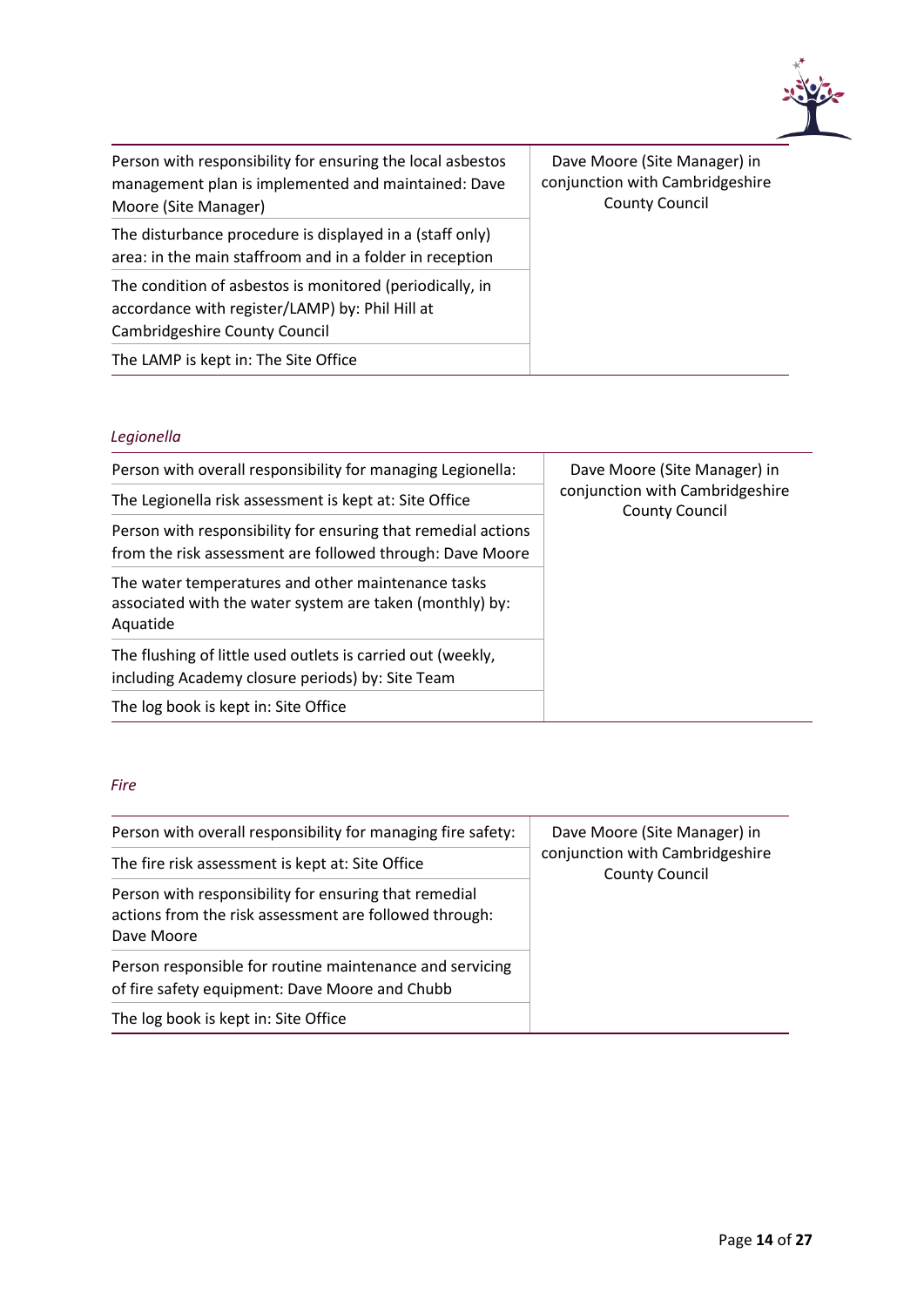

### <span id="page-14-0"></span>**Security**

*Premises* 

Person (and their deputy) responsible for unlocking and locking the building, arming / disarming security alarms etc:

First: Dave Moore (Site Manager)

Deputy: Site Team

#### *Visitors*

| On arrival all visitors must report to:          | Reception |
|--------------------------------------------------|-----------|
| Where they will be issued with:                  |           |
| $\star$ An identification badge                  |           |
| $\star$ Relevant health and safety information   |           |
| $\star$ Sign in using the visitor sign in system |           |

#### *Lone Working*

| Person responsible for ensuring risk assessments are  | Dave Moore (Site Manager) |
|-------------------------------------------------------|---------------------------|
| prepared and implemented for lone working activities: |                           |

### <span id="page-14-1"></span>**Use of Premises Outside Academy Hours**

| Person responsible for co-ordinating lettings of the<br>premises in accordance with the lettings procedure:            | Dave Moore (Site Manager)<br>Kelly Hawkins (Finance) |
|------------------------------------------------------------------------------------------------------------------------|------------------------------------------------------|
| Person responsible for checking that the letting organisation<br>assessments and appropriate insurance:                | Kelly Hawkins (Finance)                              |
| Person responsible for checking that the premises are left<br>in reasonable order by other users before locking up is: | Site Team                                            |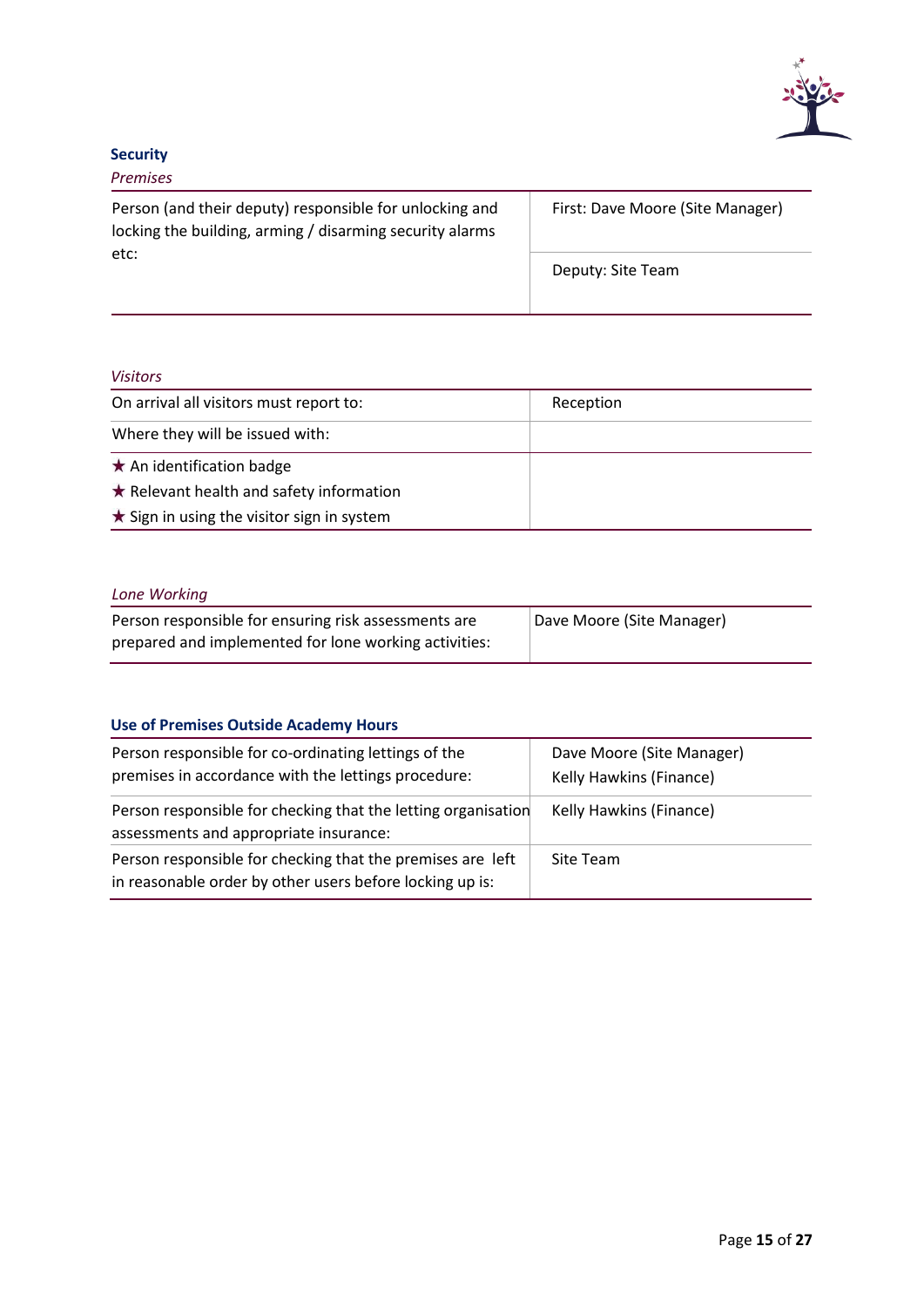

### <span id="page-15-0"></span>**Control of Contractors**

| Person responsible for commissioning building work and is<br>aware of their legal duties under the<br>Construction (Design and Management) Regulations:<br>may differ dependant<br>individual<br>(Note: this<br>on<br>requirements of a project) | SLT & Site Team<br>Steven Harrison (Astrea Central<br>Team) |
|--------------------------------------------------------------------------------------------------------------------------------------------------------------------------------------------------------------------------------------------------|-------------------------------------------------------------|
| Person responsible for the completion of the Notification<br>of Building Works form and sending to H&S team in timely<br>manner:                                                                                                                 | SLT & Site Team<br>Steven Harrison (Astrea Central<br>Team) |
| Person responsible for selecting contactors and vetting<br>contractors' health and safety, policies, risk assessments,<br>method statements, insurance and past health and safety<br>performance:                                                | SLT & Site Team<br>Steven Harrison (Astrea Central<br>Team) |
| Responsibility for liaison and monitoring of contractors:                                                                                                                                                                                        | Dave Moore (Site Manager)<br>Neil Owen (Principal)          |

### <span id="page-15-1"></span>**Work Equipment**

### *Powered Access Equipment, Mobile Access Platforms, Tower Scaffolds*

| Person responsible for selection, inspection, maintenance,<br>training, supervision, safe use and risk assessment: | $N/A$ – None held on Site |
|--------------------------------------------------------------------------------------------------------------------|---------------------------|
| Person(s) authorised and competent to operate and use:                                                             | Dave Moore (Site Manager) |

### *Ladders*

| Person responsible for selection, inspection, maintenance,<br>training, supervision, safe use and risk assessment: | Dave Moore (Site Manager) |
|--------------------------------------------------------------------------------------------------------------------|---------------------------|
| Person(s) authorised and competent to operate and use:                                                             | Site team                 |

### *Stepladders*

| Person responsible for selection, inspection, maintenance, | Dave Moore (Site Manager) |
|------------------------------------------------------------|---------------------------|
| training, supervision, safe use and risk assessment:       |                           |
| Person(s) authorised and competent to operate and use:     | Site team                 |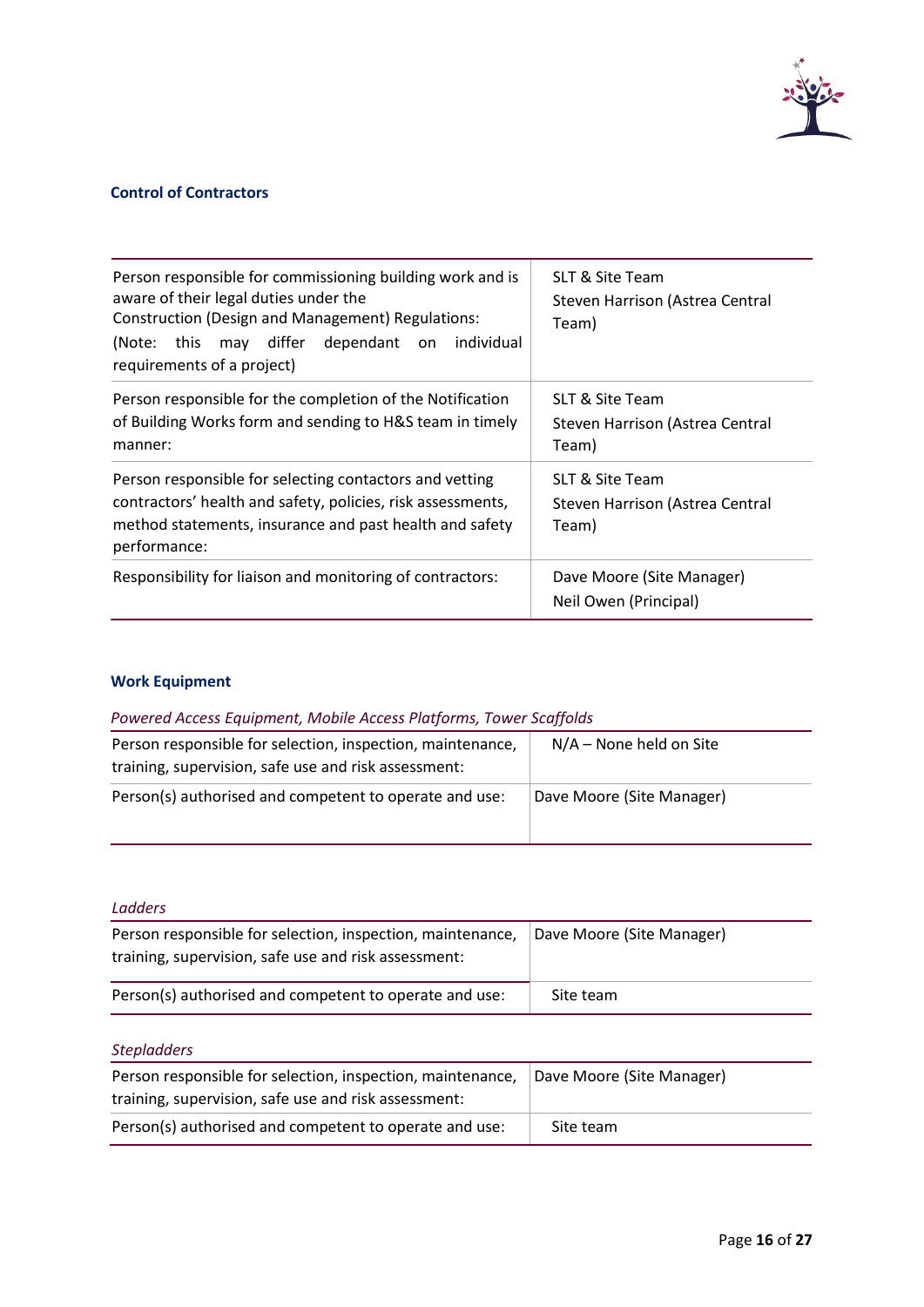

### *Manual Handling Equipment*

| Person responsible for ensuring that sack barrows, flat-bed           | Site Team                         |
|-----------------------------------------------------------------------|-----------------------------------|
| trolleys etc. are maintained in safe condition:                       |                                   |
| <b>Equipment Provided for Students with Special Educational Needs</b> |                                   |
| Person responsible for ensuring all hoists, used for moving           | Dave Moore (Site Manager)         |
| people receive a thorough examination and service every               |                                   |
| six months by a competent contractor and kept in good                 | <b>Contractor Used</b>            |
| working order:                                                        |                                   |
| Person responsible for ensuring that slings are laundered             | Patricia Martin Morales (SENCO)   |
| regularly (in accordance with manufacturers instruction)              |                                   |
| and kept in a hygienic condition:                                     |                                   |
| Person responsible for ensuring all wheelchairs, standing             | Amie Blocksidge (First Aider) /   |
| frames are inspected and serviced annually by a                       | Adrian Moore (Teaching Assistant) |
| competent person, kept in a hygienic condition and in                 |                                   |
| good working order:                                                   |                                   |
| Person responsible for ensuring that other special needs              | Patricia Martin-Morales (SENCO)   |
| equipment is kept in good working order and serviced                  | Dave Moore (Site Manager)         |
| appropriately:                                                        |                                   |

### *Lifts*

| -- - - -                                                 |                           |
|----------------------------------------------------------|---------------------------|
| Person responsible for ensuring lifts receive a thorough | Dave Moore (Site Manager) |
| examination and service every six months:                |                           |

### *Pressure Vessels*

| Person responsible for arranging a written scheme, | Dave Moore (Site Manager) |
|----------------------------------------------------|---------------------------|
| thorough examination and maintenance of pressure   | <b>Contractor Used</b>    |
| vessels:                                           |                           |

### *Caretaking and Cleaning Equipment*

| Person responsible for selection, inspection, maintenance,<br>training, supervision, safe use and risk assessment: | Site Team                 |
|--------------------------------------------------------------------------------------------------------------------|---------------------------|
| Person(s) authorised and competent to operate and use:                                                             | Site Team & Cleaning team |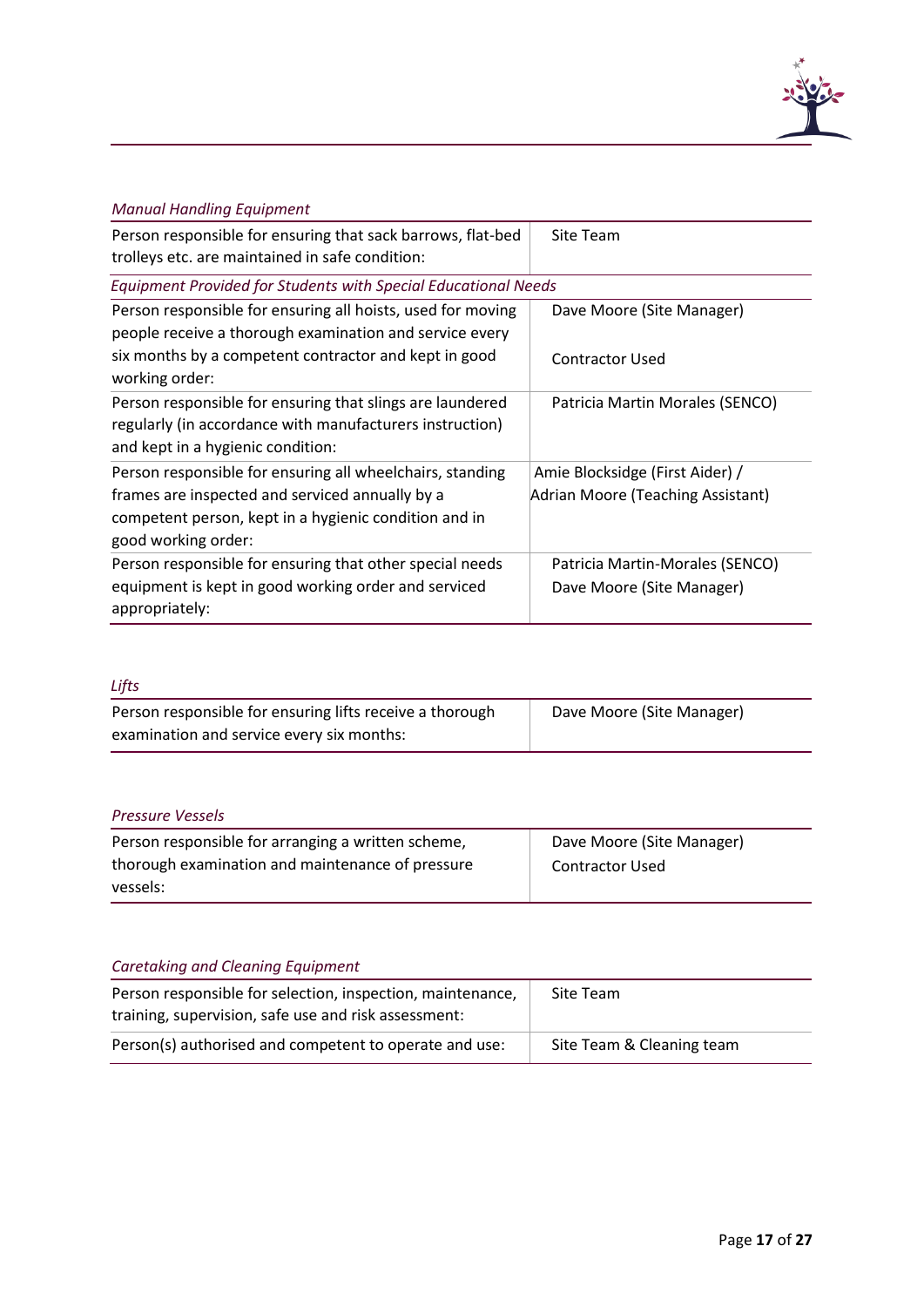

#### *Science*

| Person responsible for selection, inspection, maintenance,<br>training, supervision, safe use and risk assessment:                                              | Rachel Dowling (Senior Science<br>Technician)                                  |
|-----------------------------------------------------------------------------------------------------------------------------------------------------------------|--------------------------------------------------------------------------------|
| Person responsible for the chemical inventory:                                                                                                                  | Rachel Dowling (Senior Science<br>Technician)                                  |
| Person(s) responsible for instructing students in the safe<br>use of equipment and correct use of PPE before they use it<br>and checking they use it correctly: | Science Department                                                             |
| Person responsible for Science Codes of Practice / Policy /<br>risk assessments:                                                                                | Pete Martin (HOD Science)                                                      |
| The Radiation Protection Supervisor:                                                                                                                            | Rachel Dowling (Senior Science<br>Technician) and Pete Martin (HOD<br>Science) |

### *Design and Technology Equipment (Resistant and Compliant Materials)*

| Person responsible for selection, inspection, maintenance,<br>training, supervision. Safe use and risk assessment:                                                       | Donna Kirk (HOD D&T) |
|--------------------------------------------------------------------------------------------------------------------------------------------------------------------------|----------------------|
| Person responsible for the chemical inventory:                                                                                                                           |                      |
| Person(s) authorised to operate and use:                                                                                                                                 |                      |
| Person(s) responsible for instructing students in the safe<br>use of equipment and correct use of PPE before they use it<br>and checking they use it correctly:          |                      |
| Person(s) responsible for ensuring that all machinery is<br>adequately maintained including guarded and that the<br>guards are in position when the equipment is in use: |                      |
| Person responsible for DT Codes of Practice/Policy / risk<br>assessments:                                                                                                |                      |

### *Design and Technology Equipment (Food Technology and Textiles)*

| Person responsible for selection, inspection, maintenance,<br>training, supervision, safe use and risk assessment:   | Donna Kirk (HOD D&T) |
|----------------------------------------------------------------------------------------------------------------------|----------------------|
| Person(s) authorised to operate and use:                                                                             |                      |
| Person(s) responsible for ensuring that temperature of the<br>refrigerator and freezer are monitored and logged:     |                      |
| Person responsible for ensuring an adequate schedule of<br>deep cleaning is carried out in the food technology area: |                      |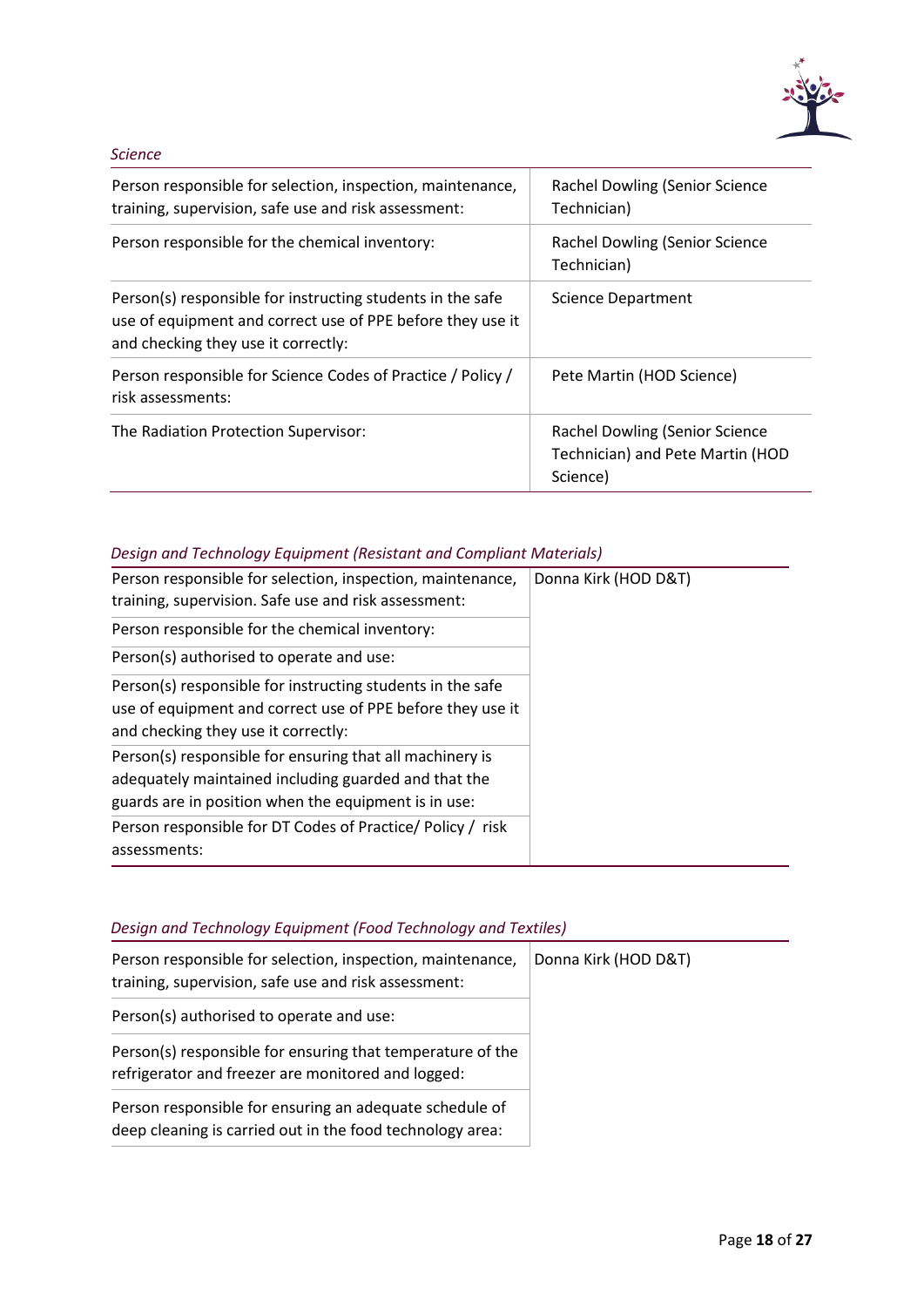

Person(s) responsible for instructing students in the safe use of equipment and correct use of PPE before they use it and checking they use it correctly:

Person responsible for Food Technology and Textiles) Codes of Practice/ Policy / risk assessments:

### *Art and Design Equipment (Fine Arts)*

| Person responsible for selection, inspection, maintenance,<br>training, supervision, safe use and risk assessment:                                              | Gina Sanders (HOD Visual Arts) |
|-----------------------------------------------------------------------------------------------------------------------------------------------------------------|--------------------------------|
| Person(s) authorised to operate and use:                                                                                                                        |                                |
| Person responsible for the chemical inventory:                                                                                                                  |                                |
| Person(s) responsible for instructing students in the safe<br>use of equipment and correct use of PPE before they use it<br>and checking they use it correctly: |                                |
| Person responsible for Art Codes of Practice/Policy / risk<br>assessments:                                                                                      |                                |

### *Art and Design Equipment (Ceramics)*

| Person responsible for selection, inspection, maintenance,<br>training, supervision, safe use and risk assessment:                                              | Gina Sanders (HOD Visual Arts) |
|-----------------------------------------------------------------------------------------------------------------------------------------------------------------|--------------------------------|
| Person(s) authorised to operate and use:                                                                                                                        |                                |
| Person responsible for the chemical inventory:                                                                                                                  |                                |
| Person(s) responsible for instructing students in the safe<br>use of equipment and correct use of PPE before they use it<br>and checking they use it correctly: |                                |
| Person responsible for Art Codes of Practice/Policy / risk<br>assessments:                                                                                      |                                |

#### *PE Equipment*

| Person responsible for selection, inspection, maintenance,<br>training, supervision, safe use and risk assessment: | Sebastian Hood (Head of PE)<br>In conjunction with Site team<br>Contractor Used: Sport Safe Ltd |
|--------------------------------------------------------------------------------------------------------------------|-------------------------------------------------------------------------------------------------|
| Person(s) responsible for regular daily visual inspection<br>and in-house routine inspection:                      |                                                                                                 |
| Contractor responsible for annual full inspection and<br>report:                                                   |                                                                                                 |
| Person responsible for PE Codes of Practice/Policy / risk<br>assessments:                                          |                                                                                                 |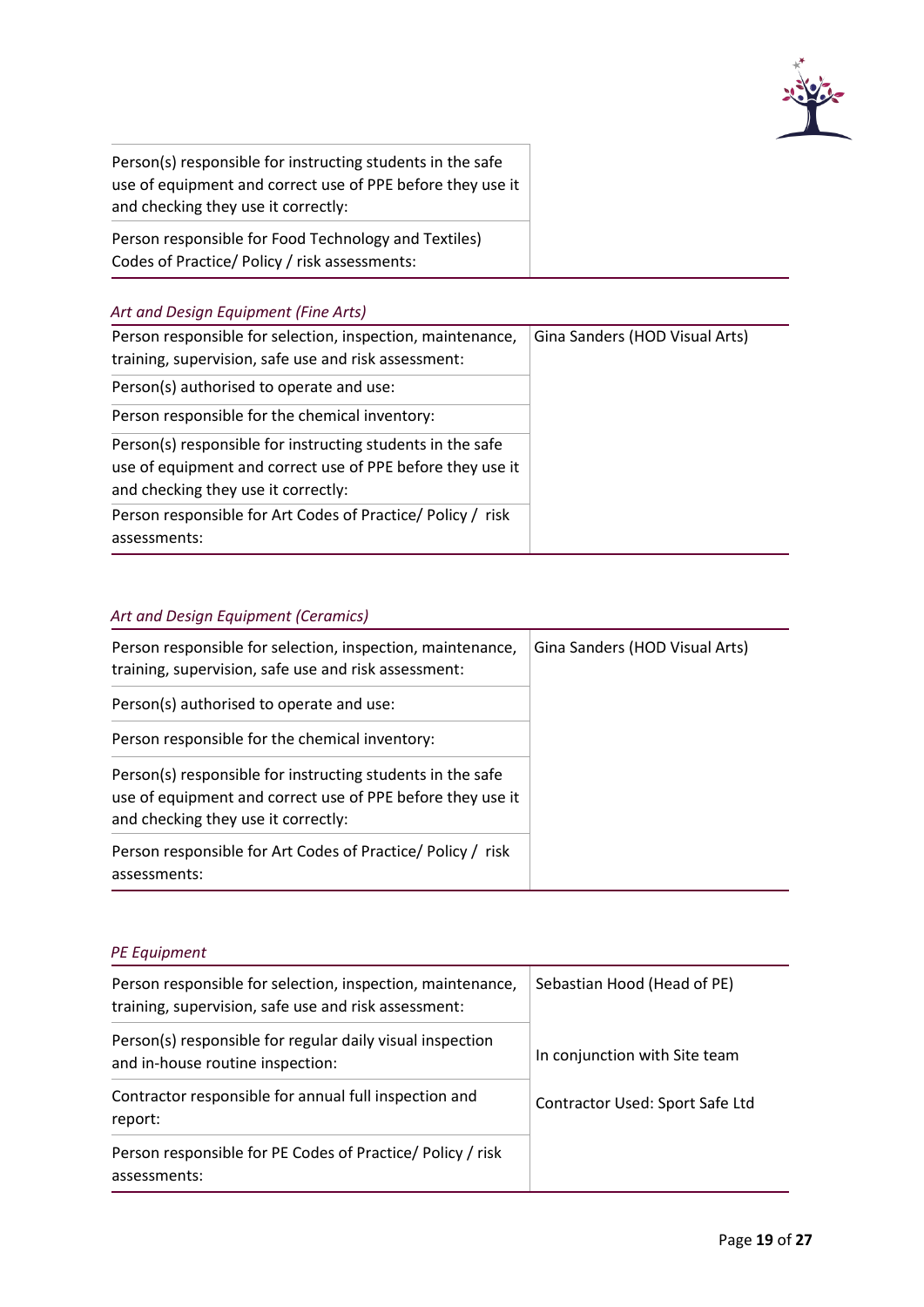

#### *Stage Lighting Equipment*

| Person responsible for selection, inspection, maintenance,<br>training, supervision, safe use and risk assessment: | Dave Moore (Site Manager)                |
|--------------------------------------------------------------------------------------------------------------------|------------------------------------------|
| Person(s) authorised and competent to operate and use:                                                             | <b>Austin Noble (Community Educator)</b> |

### *Mobile Staging and Seating*

| Person responsible for selection, inspection, maintenance,<br>training, supervision, safe use and risk assessment: | Dave Moore (Site Manager)    |
|--------------------------------------------------------------------------------------------------------------------|------------------------------|
| Person(s) authorised and competent to operate and use:                                                             | Drama Department & Site Team |

#### *Portable Electrical Appliances and Hard Wiring Circuits*

| Person responsible for ensuring the hard wiring circuits is<br>periodically inspected (every 5 years):                                         | Dave Moore (Site Manager) |
|------------------------------------------------------------------------------------------------------------------------------------------------|---------------------------|
| Person responsible for ensuring remedial actions are<br>undertaken from the hard wiring circuits inspection and<br>retaining a record of this: |                           |
| Person responsible for ensuring portable electrical<br>appliance testing is carried out at appropriate intervals and<br>recorded:              |                           |

| Person(s) responsible for carrying out formal visual<br>inspection and testing:                                                                                                                                 | Dave Moore (Site Manager) |
|-----------------------------------------------------------------------------------------------------------------------------------------------------------------------------------------------------------------|---------------------------|
| Staff must not bring onto the premises any portable<br>electrical appliances unless authorised and have been<br>portable appliance tested. The person responsible for<br>authorising their use on the premises: |                           |

### *Display Screen Equipment (DSE)*

The following employees are classified as users of display screen equipment and an assessment will be undertaken of their workstations.

| Neil Owen (Principal) |
|-----------------------|
|                       |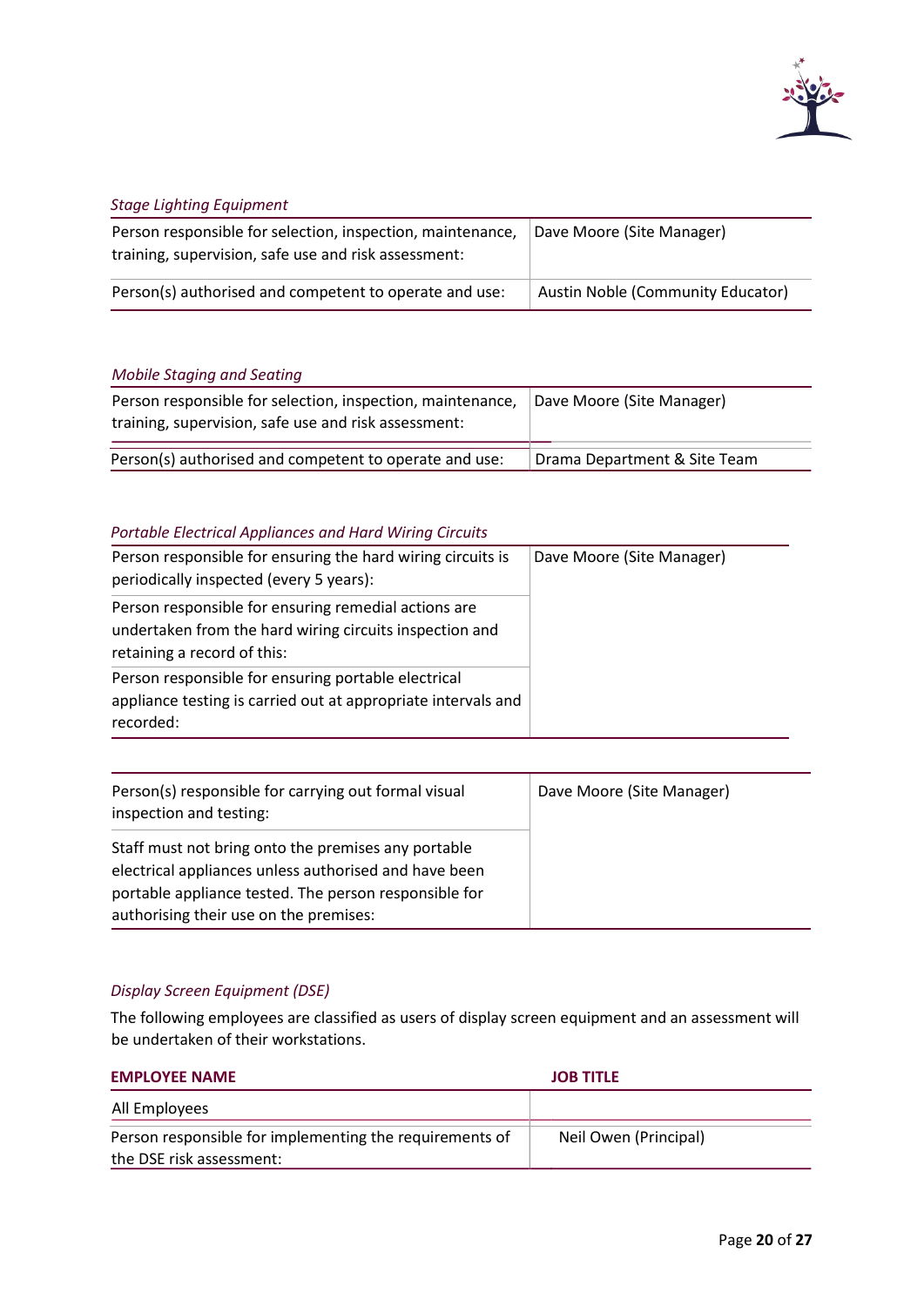

### *Swimming Pools*

| Person responsible for ensuring the swimming pool is:                                                                                                                                  | N/A                                                     |
|----------------------------------------------------------------------------------------------------------------------------------------------------------------------------------------|---------------------------------------------------------|
| ★ Correctly and safely maintained                                                                                                                                                      |                                                         |
| ★ Regular inspections are carried out                                                                                                                                                  |                                                         |
| $\star$ Remedial action is taken or if necessary the pool is<br>taken out of use where necessary                                                                                       |                                                         |
| $\star$ Appropriate records are kept                                                                                                                                                   |                                                         |
| Person responsible for ensuring the swimming pool is used<br>only by authorised persons in accordance with the code of<br>safe practice, with lifesavers and adequate supervision etc. | N/A                                                     |
| <b>Vehicles</b>                                                                                                                                                                        |                                                         |
| Employees who are required to use their private vehicle<br>for official business are responsible for gaining<br>authorisation from:                                                    | Clare Greaney (Vice Principal)<br>Neil Owen (Principal) |
| They will ensure the driver has a valid licence, appropriate<br>insurance, the vehicle is road worthy and fitted with<br>suitable seat belts for each passenger.                       | through <b>EVOLVE</b> system for<br>educational visits  |
| Person responsible for arranging insurance and<br>maintenance of vehicles to the standards laid down<br>by the Trust.                                                                  | Site Team Finance<br>Team                               |

| Person responsible for authorising the use of the Academy<br>minibus, ensuring risk assessments are completed, drivers<br>have passed their minibus test etc. | Kelly Hawkins (Finance)<br>Dave Moore (Site Manager) |
|---------------------------------------------------------------------------------------------------------------------------------------------------------------|------------------------------------------------------|
| Person responsible for maintaining vehicles and ensuring<br>that they are to a legal roadworthy standard:                                                     | Dave Moore (Site Manager)                            |
| Person responsible for maintaining a list of authorised<br>drivers of Academy vehicles who have passed the<br>required test:                                  | Dave Moore (Site Manager)<br>Kelly Hawkins (Finance) |

#### <span id="page-20-0"></span>**Substances and Personal Protective Equipment**

### *Hazardous Substances*

Inventories of hazardous substances used in the Academy are maintained by the following employees at the locations specified:

|            | <b>PERSON RESPONSIBLE</b> | <b>LOCATION</b>                |
|------------|---------------------------|--------------------------------|
| Caretaking | Dave Moore                | Site Office                    |
| Cleaning   | Dave Moore                | Site Office/Cleaning Cupboards |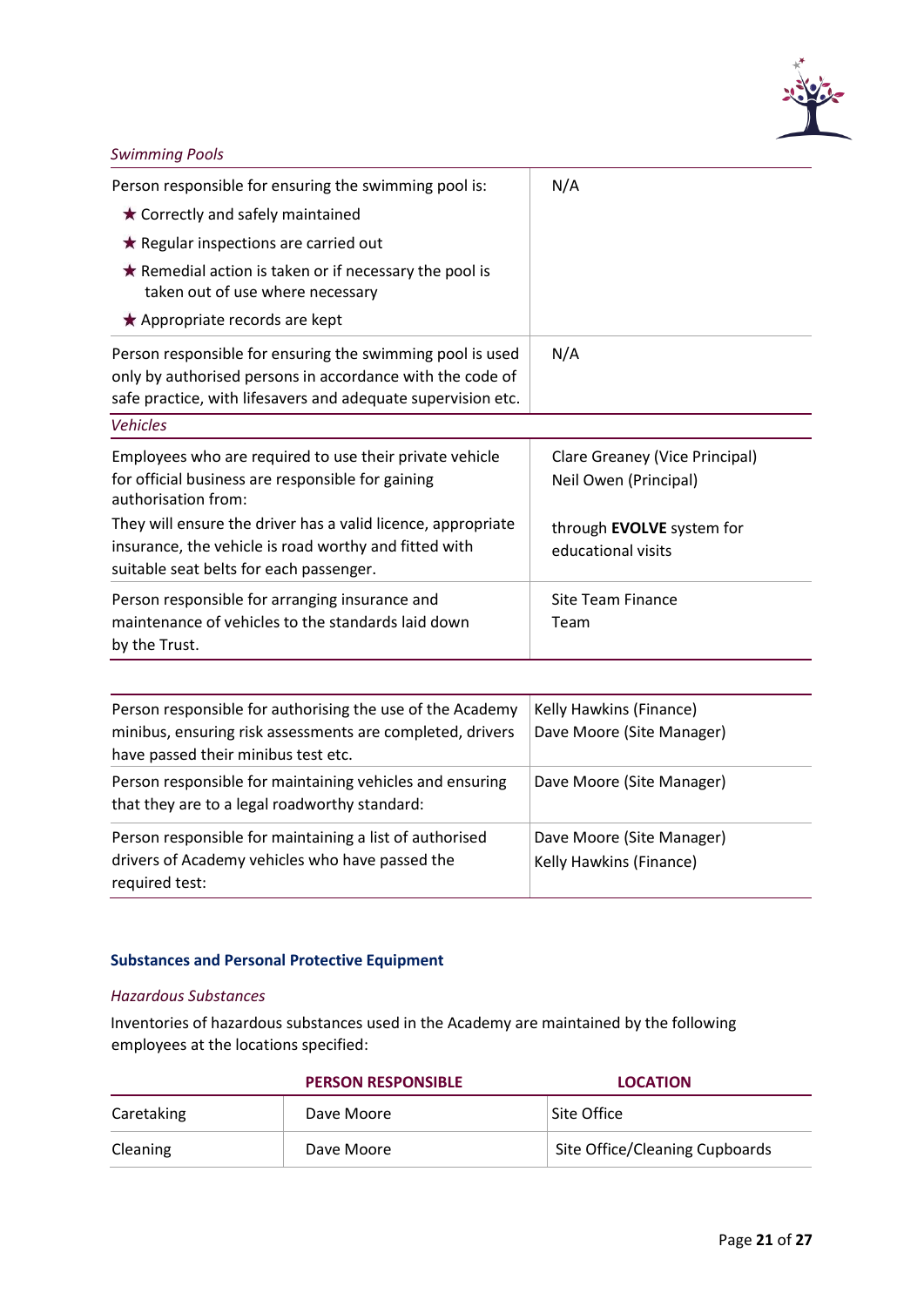

| Catering                   | Taylor Shaw (Jacqui Farrer) | Kitchen            |
|----------------------------|-----------------------------|--------------------|
| <b>Grounds Maintenance</b> | Dave Moore                  | Site Office        |
| Other (please state):      | Rachel Dowling              | Science Prep Rooms |

| Copies of all the hazardous substances inventories are held<br>centrally in:                                                                                                              | Stored with Chemicals & in Site<br>Office |
|-------------------------------------------------------------------------------------------------------------------------------------------------------------------------------------------|-------------------------------------------|
| Person responsible for obtaining the latest Hazards / MSDS<br>and undertaking / updating the COSHH risk assessments:                                                                      | Dave Moore (Site Manager)                 |
| Person responsible for ensuring local exhaust ventilation<br>(e.g. fans, kitchen ventilation, dust extraction etc.) will<br>receive a thorough examination by an appointed<br>contractor: | Dave Moore (Site Manager)                 |

### *Personal Protective Equipment (PPE)*

| Person(s) (other than Heads of Departments) responsible<br>for inspecting PPE termly and replacing PPE when<br>required are:                               | Dave Moore (Site Manager) |
|------------------------------------------------------------------------------------------------------------------------------------------------------------|---------------------------|
| Person responsible for the risk assessment, provision,<br>storage, maintenance, inspection, repair and replacement<br>of respiratory protective equipment: | N/A                       |

### <span id="page-21-0"></span>**Housekeeping and Waste**

### *Cleaning Arrangements*

| Person(s) (other than Heads of Departments) responsible<br>for informing the waste authority of any items of general<br>waste to be collected but not covered by the general<br>waste agreement: | Site Team |
|--------------------------------------------------------------------------------------------------------------------------------------------------------------------------------------------------|-----------|
| A member of staff who is concerned that cleaning<br>arrangements are causing a hazard which cannot be<br>rectified immediately should report the matter to:                                      | Site Team |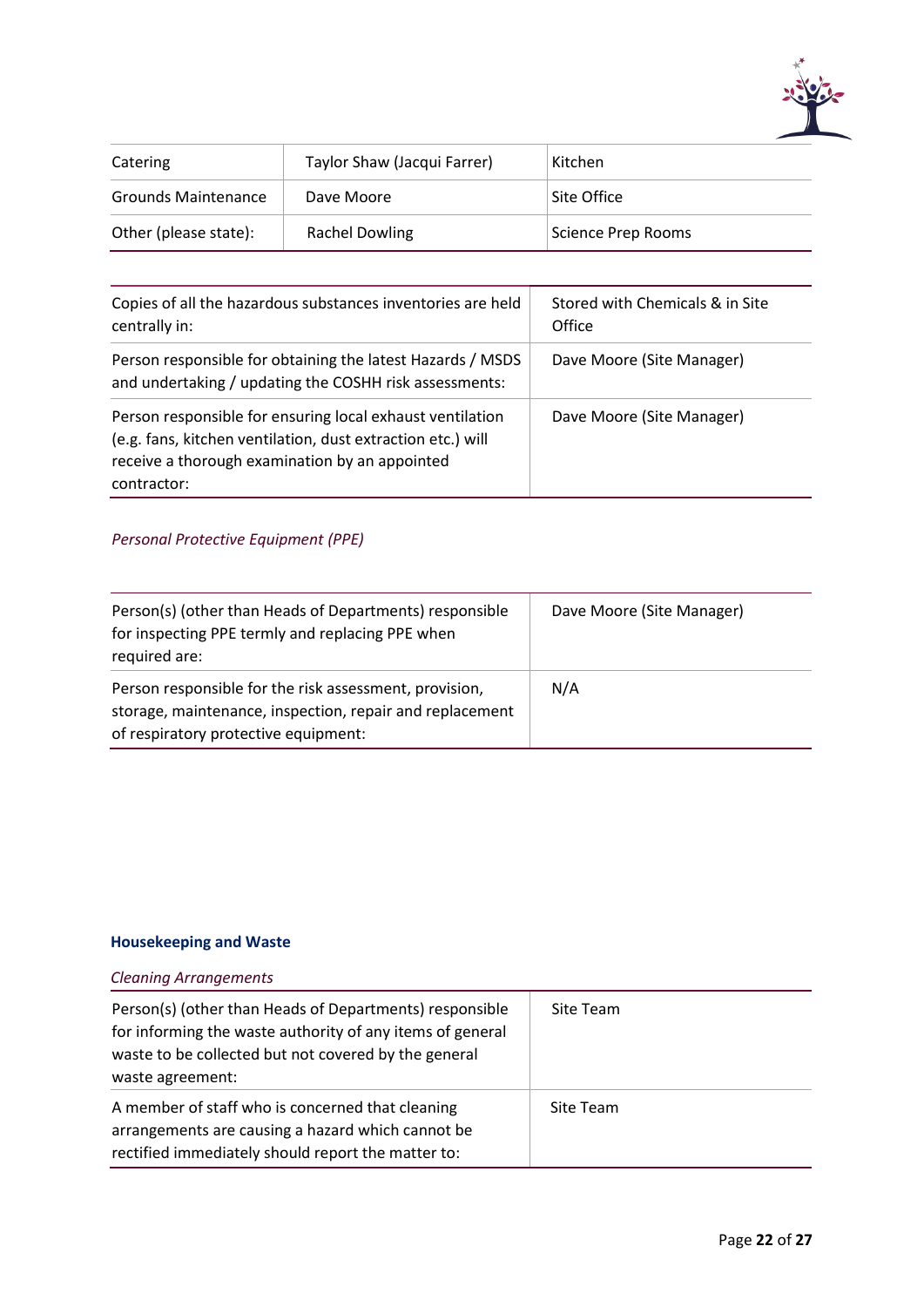

### *Waste Management and Disposal*

Waste will be collected twice weekly by: VEOLIA

| Person(s) (other than Heads of Departments) responsible<br>for ensuring the safe storage of waste in appropriately<br>secure containers and are chained after emptying: | Site Team & Cleaning Team |
|-------------------------------------------------------------------------------------------------------------------------------------------------------------------------|---------------------------|
| All members of staff are responsible for reporting<br>accumulations of waste, or large items that require special<br>attention to:                                      | Site Team                 |

| When waste needs to be disposed of it should be reported<br>to: (who will arrange for its safe disposal) | Site Team |
|----------------------------------------------------------------------------------------------------------|-----------|
| Person responsible for the safe disposal of any hazardous<br>substances or special waste:                | Site Team |
| Person responsible for ensuring the safe and appropriate<br>disposal of any clinical waste:              | Site Team |
|                                                                                                          |           |
| <b>Manual Handling</b>                                                                                   |           |

<span id="page-22-0"></span>

| Person responsible for monitoring the safety of manual | Departmental / Dave Moore |  |  |
|--------------------------------------------------------|---------------------------|--|--|
| handling activities:                                   |                           |  |  |

### *Manual Handling of People*

| Person responsible for identifying hazardous manual<br>handling activities involving people and arranging for a risk<br>assessment: | Patricia Martin-Morales (SENCO) |  |  |
|-------------------------------------------------------------------------------------------------------------------------------------|---------------------------------|--|--|
| Person responsible for monitoring the safety of manual<br>handling activities:                                                      | Patricia Martin-Morales (SENCO) |  |  |

### *Manual handling of Objects*

| Person(s) (other than Heads of Departments) responsible                                                               | Dave Moore (Site Manager) |
|-----------------------------------------------------------------------------------------------------------------------|---------------------------|
| for identifying hazardous manual handling activities<br>involving objects and arranging for their elimination or risk | Neil Owen (Principal)     |
| assessment:                                                                                                           |                           |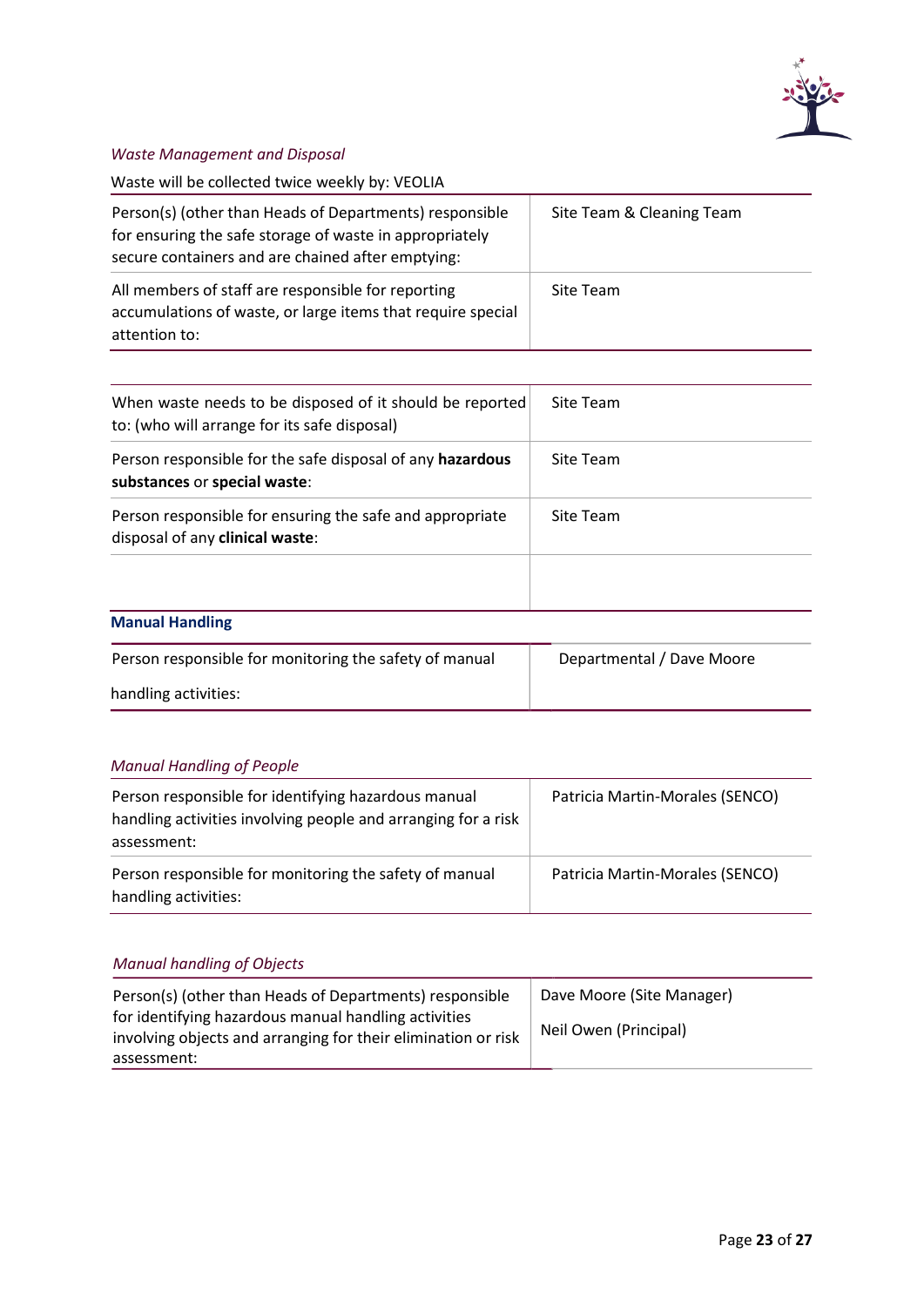

### <span id="page-23-0"></span>**Educational Visits**

| The Educational Visits Co-ordinator at the Academy is:                                                                   | Clare Greaney (Vice Principal)        |  |
|--------------------------------------------------------------------------------------------------------------------------|---------------------------------------|--|
| Person responsible for ensuring that the appropriate risk<br>assessment and approval is obtained for educational visits: | James Powell<br>(Assistant Principal) |  |
| The Educational Visits Policy is located at:                                                                             | through <b>EVOLVE</b> system          |  |

### <span id="page-23-1"></span>**Inspections (External & Internal)**

### *Catering*

| Person responsible for monitoring the preparation of food,<br>the nutritional standards of meals and the maintenance of<br>satisfactory hygiene standards: | <b>Contractors: Taylor Shaw</b> |
|------------------------------------------------------------------------------------------------------------------------------------------------------------|---------------------------------|
| Person responsible for selection, inspection, maintenance,<br>training, supervision, safe use and risk assessment:                                         |                                 |
| Person(s) responsible for regular daily visual inspection and<br>in-house routine periodic statutory inspection:                                           |                                 |
| Person(s) responsible for ensuring that temperature of the<br>refrigerator and freezer are monitored and logged:                                           |                                 |

### *Internal Health and Safety Inspections*

| Person(s) (other than Heads of Departments) responsible<br>for organising and carrying out routine safety inspections,<br>including planning, inspection and reporting: | Site Team / Steven Harrison (Trust<br>H&S Manager) |  |  |
|-------------------------------------------------------------------------------------------------------------------------------------------------------------------------|----------------------------------------------------|--|--|
| Person responsible for ensuring follow up action on the<br>report is completed:                                                                                         | Dave Moore (Site Manager)                          |  |  |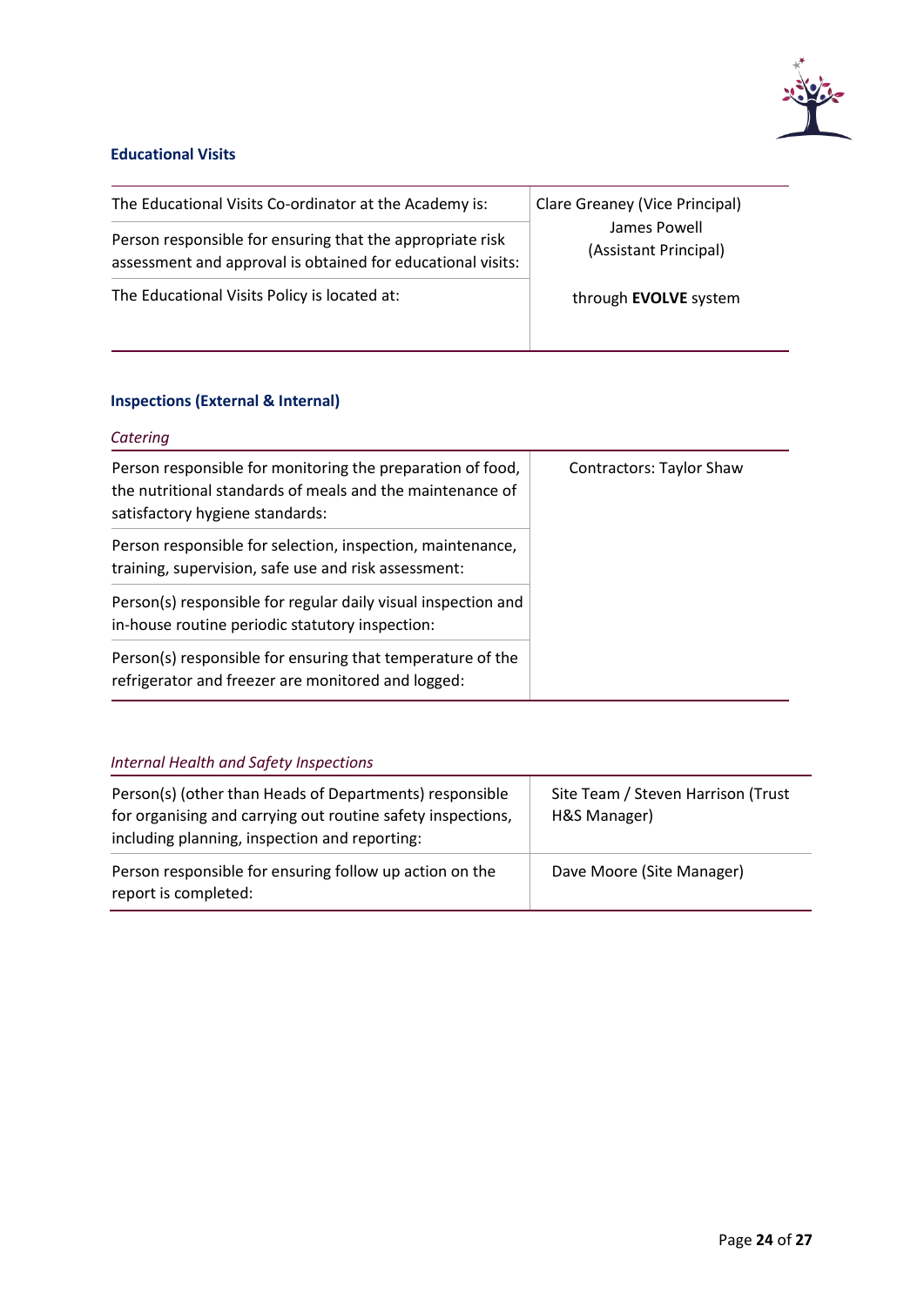

### <span id="page-24-0"></span>**Management Review**

| Person(s) (other than Heads of Departments) responsible<br>for the review of health and safety performance and the<br>effectiveness of the safety management system is:               | Dave Moore (Site Manager)<br>Neil Owen (Principal) |  |
|---------------------------------------------------------------------------------------------------------------------------------------------------------------------------------------|----------------------------------------------------|--|
|                                                                                                                                                                                       | Steven Harrison (Trust H&S<br>Manager)             |  |
| Person responsible for compiling and implementing the<br>Academy's annual health and safety action plan, including<br>action for improvements in the appropriate development<br>plan: | Dave Moore (Site Manager)<br>Neil Owen (Principal) |  |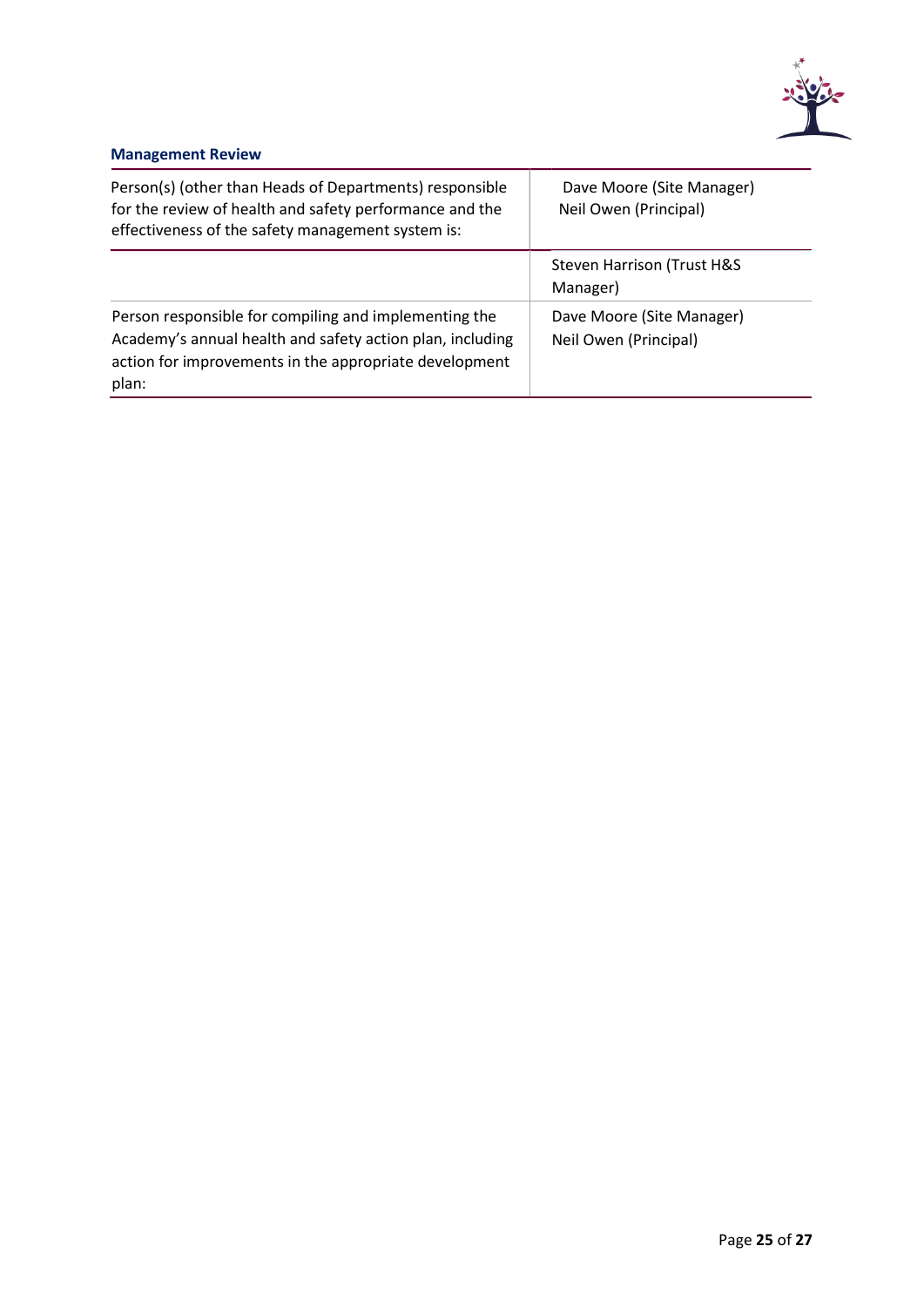

# <span id="page-25-0"></span>**Appendix 1**

### <span id="page-25-1"></span>**First Aid Trained Staff**

| <b>Surname</b> | <b>Forename</b> | Dept                                       | Qualification                         | <b>Passed</b><br>Date | Exp<br><b>Date</b> |
|----------------|-----------------|--------------------------------------------|---------------------------------------|-----------------------|--------------------|
| Allison        | Michelle        | Admin                                      | First Aid at Work                     | <b>Dec 20</b>         | <b>Nov 23</b>      |
| <b>Bishop</b>  | Tony            | Site Staff                                 | <b>Emergency First Aid</b><br>at Work | Jan 19                | Dec 22             |
| Blocksidge     | Amie            | <b>First Aider</b>                         | First Aid at Work                     | Oct 21                | Sep 24             |
| Bloodworth     | Jack            | <b>PE</b>                                  | <b>Emergency First Aid</b><br>at Work | Jan 19                | Dec 22             |
| Chilton        | Claire          | <b>Head of Computing</b>                   | <b>Emergency First Aid</b><br>at Work | Jun 19                | <b>May 22</b>      |
| Collingwood    | Tracey          | <b>Teaching Assistant</b>                  | <b>Emergency First Aid</b><br>at Work | Sep 21                | Aug 24             |
| Dickerson      | Brad            | DofE Co-ordinator/<br>Geography            | <b>Emergency First Aid</b><br>at Work | Sep 21                | Aug 24             |
| French         | <b>Beth</b>     | <b>Teaching Assistant</b>                  | <b>Emergency First Aid</b><br>at Work | Sep 21                | Aug 24             |
| Hills          | Stephanie       | <b>Assistant Principal:</b><br>Pastoral/PE | <b>Emergency First Aid</b><br>at Work | Sep 21                | Aug 24             |
| Hall           | Lisa            | <b>Admin Manager</b>                       | <b>Emergency First Aid</b><br>at Work | Jan 19                | Dec 22             |
| Hansford       | Anna            | Science Technician                         | <b>Emergency First Aid</b><br>at Work | Sep 21                | Aug 24             |
| Hood           | Seb             | Head of PE                                 | <b>Emergency First Aid</b><br>at Work | Jan 19                | Dec 22             |
| <b>Kirk</b>    | Donna           | <b>Head of Technology</b>                  | <b>Emergency First Aid</b><br>at Work | Jun 19                | May 22             |
| Koncewicz      | Chris           | Computing                                  | <b>Emergency First Aid</b><br>at Work | <b>Jun 19</b>         | May 22             |
| Lampett        | James           | Assistant Head of<br>Year/RE               | <b>Emergency First Aid</b><br>at Work | Jan 19                | Dec 22             |
| Little         | Kate            | <b>Student Support</b><br>Officer          | First Aid at Work                     | Aug 20                | <b>Jul 23</b>      |
| Milne          | Jay             | Head of Year<br>10/History                 | <b>Emergency First Aid</b><br>at Work | Jan 19                | Dec 22             |
| Redmond        | Polly           | Teacher of Food<br>Technology              | <b>Emergency First Aid</b><br>at Work | Sep 21                | Aug 24             |